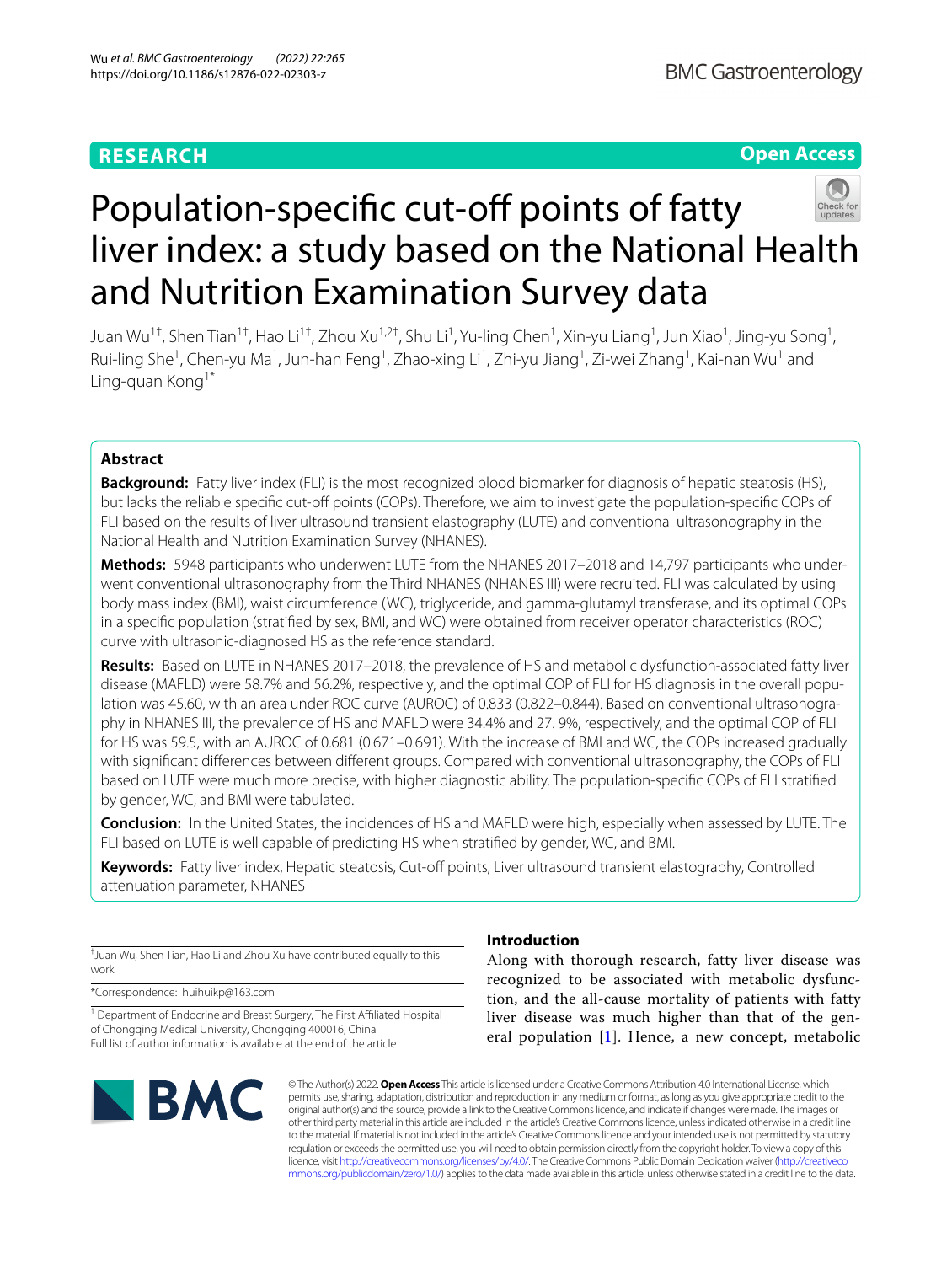dysfunction-associated fatty liver disease (MAFLD), was proposed to replace the non-alcoholic fatty liver disease (NAFLD)  $[2]$  $[2]$ . The diagnosis of hepatic steatosis (HS) is the frst step in both NAFLD and MAFLD. The expert consensus on MAFLD recommended three approaches for the diagnosis of HS: imaging techniques, blood biomarkers/scores, or liver histology.

Fatty liver index (FLI) is a most acknowledged blood biomarker to diagnose HS at present, but no specifc COPs were given. FLI is a simple algorithm developed by Bedogni et al. [\[3](#page-11-2)] for the prediction of fatty liver in the general population, which is composed of four components: waist circumference (WC), body mass index (BMI), triglycerides (TG), and gamma-glutamyl transferase (GGT). In Bedogni's studies [[3](#page-11-2)], they concluded that an FLI < 30 can be used to rule out and an  $FLI > 60$  could be used to rule in fatty liver, respectively. However, this COP of FLI for diagnosis of HS was inaccurate due to the absence of stratifcation of gender and age, although these factors were not considered predictors of fatty liver when FLI was created. Previous studies demonstrated that age and sex were important modifiers of FLI variability  $[4, 5]$  $[4, 5]$  $[4, 5]$  $[4, 5]$ . Furthermore, the prevalence of fatty liver was signifcantly higher in men than that in women with reproductive age, and male gender is a risk factor for fatty liver [\[6](#page-11-5), [7](#page-11-6)]. Many factors may contribute to gender diferences in the incidence of fatty liver, such as waist-to-hip ratio, estrogen, abdominal fat distribution, etc.  $[8, 9]$  $[8, 9]$  $[8, 9]$ . Our preliminary study showed signifcant diference of COPs of FLI for HS diagnosis between Chinese males (37.25: sensitivity = 81.23, AUROC = 0.856) and females (17.00: sensitivity=85.94, AUROC=0.909), respectively  $[10]$ . In addition to gender stratifcation, we further provided Asian population-specifc COPs of FLI for the diagnosis of HS with stratification of WC and BMI  $[11]$  $[11]$ . The COPs of FLI for diagnosing HS varied with diferent genders, WC and BMI, and so, these factors should be taken into consideration when using FLI to diagnose HS.

The COPs of FLI depend on the results of ultrasonography, a noninvasive frst-line modality for the diagnosis of HS. Liver ultrasound transient elastography (LUTE), a new ultrasound technique, could simultaneously measure the ultrasound attenuation related to the presence of HS and records the controlled attenuation parameter (CAP) as the indicator for the fatness in the liver. CAP obtained from LUTE is a numerical value that has been proved to be signifcantly in line with the percentage of steatosis and the histological degree of steatosis [[12](#page-11-11)[–15](#page-11-12)]. Therefore, the diagnosis of HS by LUTE is much more objective and sensitive than conventional ultrasonography, which contributes to early detection and treatment of HS. In this study, we aimed to obtain the populationspecifc COPs of FLI based on both conventional ultrasonography and LUTE.

The National Health and Nutrition Examination Survey (NHANES) is a program of studies designed to assess the health and nutritional status of adults and children in the United States. Findings from this survey can be used to assess the health status and disease spectrum of the American population, and used in epidemiological studies and health sciences researches. According to data from the NHANES, in this study, we aimed to obtain the population-specifc COPs (stratifed by gender, WC and BMI) of FLI based on both conventional ultrasonography and LUTE, so as to better apply FLI for the diagnosis of HS in Americans.

# **Materials and methods**

# **Study design and participants**

All study data were collected from the American NHANES [\(https://www.cdc.gov/nchs/nhanes/index.](https://www.cdc.gov/nchs/nhanes/index.htm) [htm\)](https://www.cdc.gov/nchs/nhanes/index.htm). Participants who underwent LUTE (FibroScan®)  $(n=5948)$  in NHANES 2017–2018 and conventional hepatic ultrasonography  $(n=14,979)$  in NHANES III were enrolled. Invalid or missing data were excluded, and all data were double-checked. Exclusion criteria included: (1) age under 18 years old; (2) without key covariates: BMI, WC, TG and GGT; (3) confidence in HS assessment was "None" or "Doubtful". After exclusion, the calculation of FLI and determination of COPs were performed on 4633 qualifed participants in NHANES 2017–2018 (Additional fle [1:](#page-10-0) Fig. S1) and 9214 participants in NHANES III (Additional fle [1:](#page-10-0) Fig. S2).

#### **Index calculation**

FLI was calculated by BMI ( $\text{kg/m}^2$ ), WC(cm), TG(mg/ dL) and GGT(U/L) of these subjects based on the algorithm  $[FLI = (e^{0.953*loge} (triglycerides) + 0.139*BMI + 0.718*loge(GGT) +$ 0.053\*WC−15.745)/(1 +  $e^{0.953*}$ loge(triglycerides)+0.139\*BMI+0.718\*loge (GGT)+0.053\*WC−15.745) \*100] [\[3](#page-11-2)]. Taking the HS diagnosed by ultrasonography as the reference standard, the optimal COPs of FLI were determined in a receiver operating characteristics (ROC) curve analysis by maximizing the Youden index. Homeostatic model assessment for insulin resistance (HOMA-IR) calculated by fasting glucose in mmol/L times insulin in  $\mu$ U/mL divided by 22.5 [[16\]](#page-11-13).

#### **Defnitions and subgroups**

In NHANES 2017–2018, the presence of HS was determined by LUTE with FibroScan® (EchosensTM North America), and the categorized assessment of HS based on CAP encompassed normal (CAP<248), mild  $(248 \leq \text{CAP} < 268)$ , moderate $(268 \leq \text{CAP} < 280)$ and severe (CAP  $\geq$  280) [\[17](#page-11-14)]. HS assessed by hepatic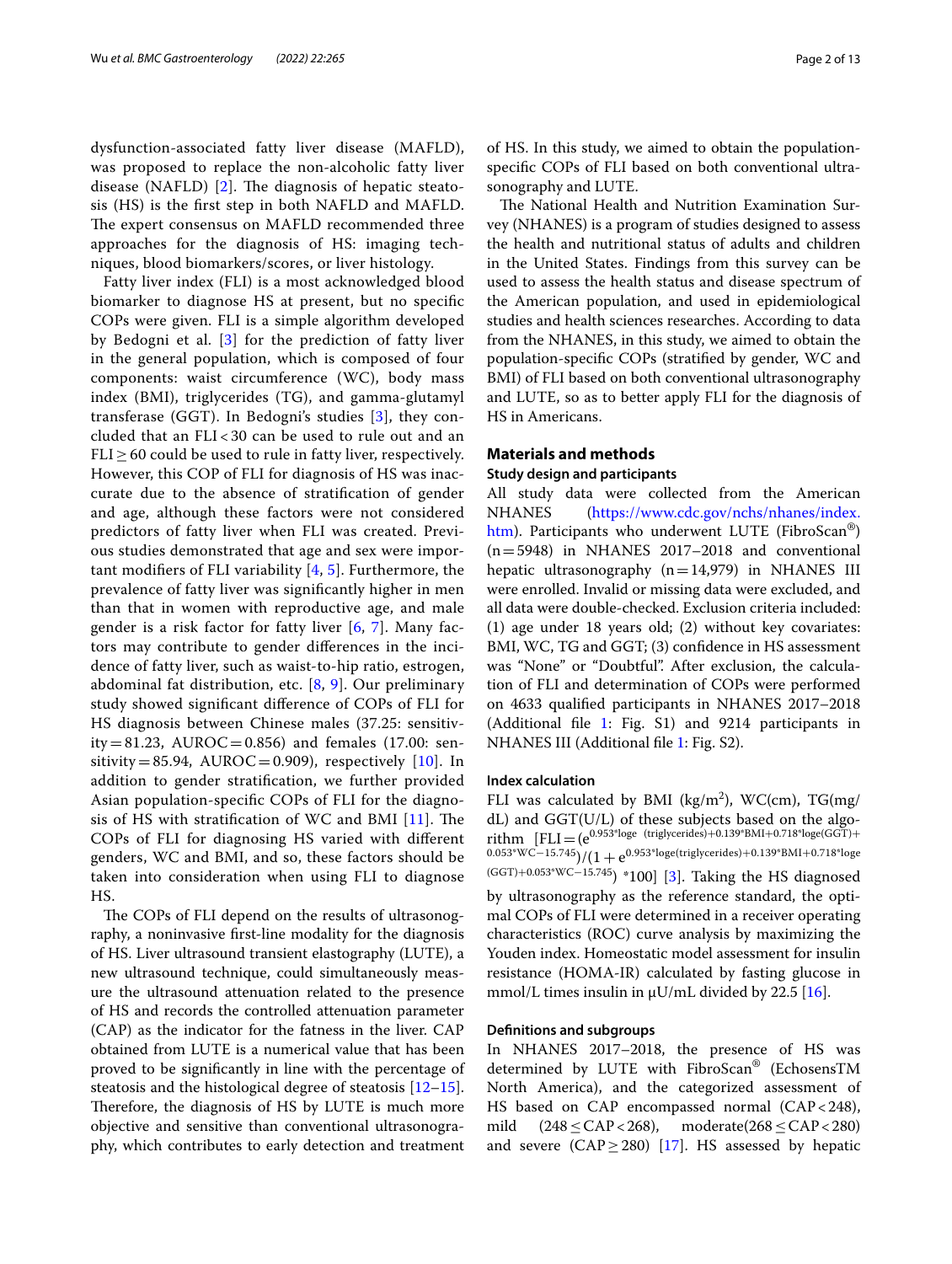ultrasonography (Toshiba Sonolayer SSA-90A) in NHANES III was also reported as normal, mild, moderate, or severe. Moreover, all mild to severe HS were considered as HS, regardless of the method used. Based on the BMI and WC criteria for Caucasians made by World Health Organization (WHO), BMI was divided into four groups: underweight  $(< 18.5 \text{ kg/m}^2)$ , normal (≥18.5 kg/m<sup>2</sup> and <25.0 kg/m<sup>2</sup>), overweight (≥25.0 kg/  $\text{m}^2$  and < 30.0 kg/m<sup>2</sup>) and obese ( $\geq$  30.0 kg/m<sup>2</sup>), and WC was divided into normal (<88 cm in female and<102 cm in male) and abnormal ( $\geq$  88 cm in female and  $\geq$  102 cm in male) groups. The optimal COPs of FLI for HS diagnosis in diferent sex were determined for diferent WC and BMI stratifcation. MAFLD was defned and diagnosed according to the international expert consensus statement released in 2020  $[2]$  $[2]$ . The history of drug use and various metabolic indicators (HDL-cholesterol, fasting glucose, HbA1c, insulin, high-sensitivity C-reactive protein, etc.) involved in the diagnostic criteria of MAFLD were obtained from the database, and hypertension and diabetes were diagnosed according to widely accepted international standards.

#### **Statistical analysis**

All the continuous variables were tested by normality testing and described by medians (interquartile range), and categorical variables were described by number (proportions). Due to non-normally distributed covariates, the Mann–Whitney U test was performed to compare continuous variables of MAFLD and Non-MAFLD groups, and the Kruskal–Wallis test was used to test the diference among diferent degrees of HS (mild, moderate and severe). All the analysis was performed at SPSS 26.0. A two-tailed *p* value < 0.05 was considered statistically. The cut-off points of FLI and corresponding sensitivity, specifcity, positive likelihood ratio, negative likelihood ratio, Youden index and area under the receiver operating characteristic curve (AUROC) were performed with MedCalc version 19.0.7. The Youden index is sensitivity plus specifcity minus 1, and the larger the Youden index, the higher the accuracy of diagnosis. The optimal COPs of FLI for HS diagnosis were determined in a ROC analysis by maximizing the Youden index.

# **Results**

# **Prevalence of HS and baseline characteristics of participants**

Finally, a total of 4633 eligible participants in NHANES 2017–2018 and 9214 eligible participants in NHANES III were recruited in this study. In NHANES 2017–2018, the incidence of HS diagnosed by CAP obtained from LUTE in the participants was 58.7% (95% Confdence interval (CI) 57.3–60.1%), with mild, moderate and severe HS accounting for 10.3%, 7.7% and 40.7%, respectively. Overall, the prevalence of HS in males [62.9% (95%CI 60.9– 64.9%)] was higher than that in females [54.7% (95%CI 52.7–56.7%), and this diference remained after stratifcation for BMI and WC. Moreover, with the increase of WC and BMI, the incidence of HS increased signifcantly. Only 25.86% of participants with normal BMI ( $\geq$  18.5 kg/  $m^2$  and  $\langle 25.0 \text{ kg/m}^2 \rangle$  had HS, while 81.68% of overweight participants had HS. Participants with abnormal WC were nearly twice as likely as those with normal WC to have HS. The specific incidence of HS at different WC and BMI stratifcation were shown in Table [3.](#page-5-0)

Combined with the participants' medical history and laboratory results, 56.2% (95%CI 54.8–57.6%) had MAFLD. Given the incomplete metabolic indicators of some participants, the prevalence of MAFLD should be higher than 56.2%. Participants with MAFLD had larger BMI and WC, and higher cholesterol, TG, fasting glucose, insulin, HbA1c level and lower high-density lipoprotein cholesterol (Table [1\)](#page-3-0). The level of hepatic enzymes such as aspartate aminotransferase (AST) and alanine aminotransferase (ALT) of participants with MAFLD was signifcantly higher than that of Non-MAFLD, and the more the severity of HS, the higher the liver stifness (Table [1](#page-3-0)). Meanwhile, with the exception of ALT, there was no diference between mild and moderate MAFLD, but there were remarkable diferences in all metabolic indicators compared with severe MAFLD (Table [1](#page-3-0)).

In NHANES III, the prevalence of HS and MAFLD was 34.4% (95%CI 33.4–35.3%) and 27.9% (95%CI 27.0–28.8%), respectively. Diferences in the prevalence of HS diagnosed by conventional hepatic ultrasonography among various stratifcations in NHANES III were similar to NHANES 2017–2018, but much lower than NHANES 2017–2018. And there were statistically signifcant diferences in baseline characteristics among diferent degrees of HS (Table [2\)](#page-4-0).

#### **COPs**

In NHANES 2017–2018, the optimal COP of FLI for HS diagnosis in overall population was 45.60, with an AUROC of 0.833 (0.822–0.844), sensitivity of 80.85% (79.3–82.3%) and specifcity of 70.50% (68.4–72.5%). For males, if FLI was greater than 48.57, HS could be considered with a sensitivity of 81.80% and specifcity of 69.78%. And the value for female to diagnosis HS was  $41.93$  (sensitivity = 80.34%, specificity = 70.89%). There was a significant difference in the optimal COPs of FLI for HS diagnosis between normal (< 88 cm in females, < 102 cm in males) and abnormal WC groups (35.60 vs. 85.04 in males and 14.29 vs. 75.28 in females). Similarly, the COPs of FLI for HS diagnosis difered greatly by BMI. After stratifcation by WC and BMI, the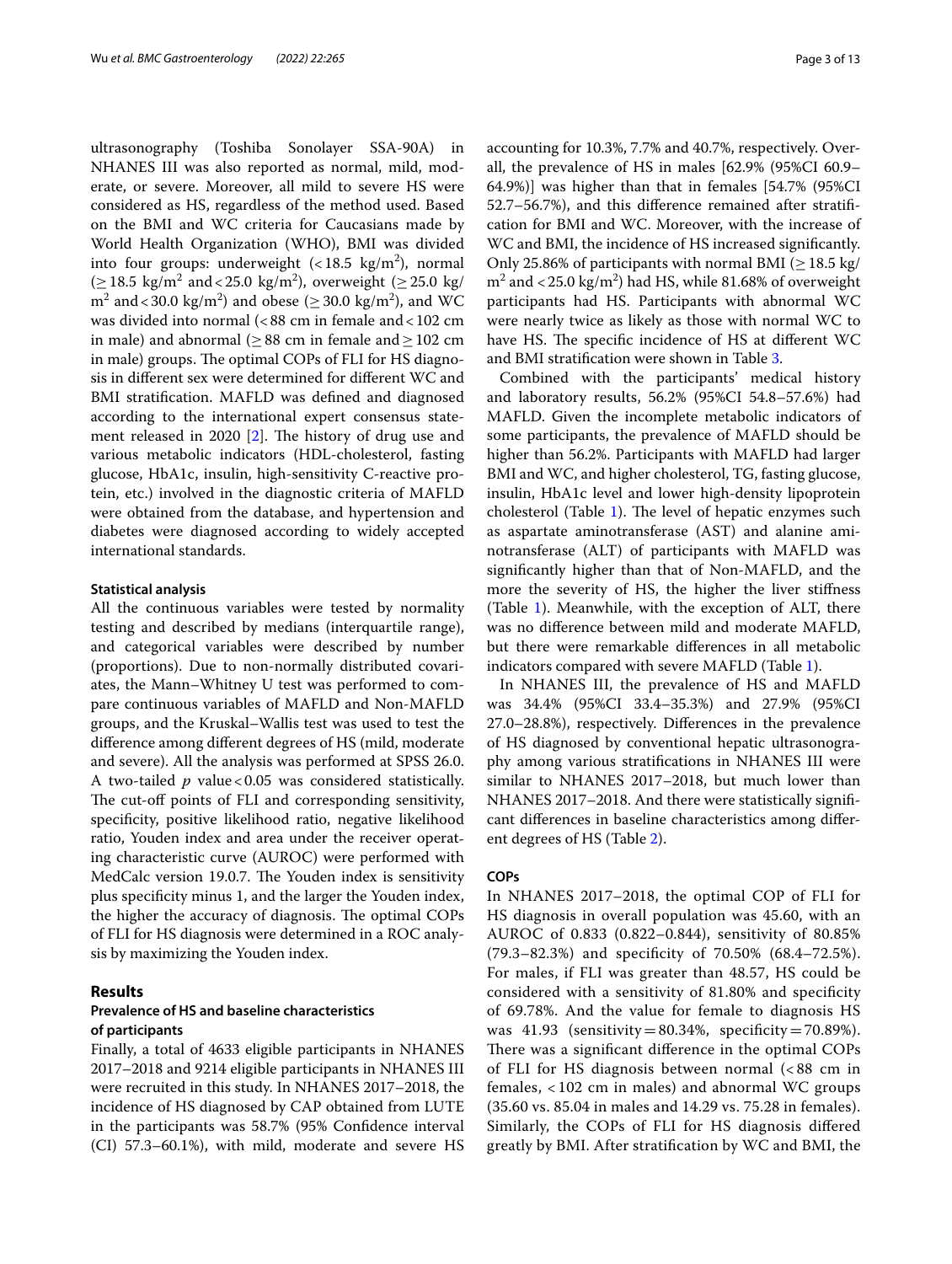|                          | Non-MALFD    | MAFLD ( $n = 2604$ )      |                    |                        |                             |
|--------------------------|--------------|---------------------------|--------------------|------------------------|-----------------------------|
|                          | $(n=2029)$   | <b>Whole</b> <sup>a</sup> | Mild ( $n = 429$ ) | Moderate ( $n = 326$ ) | Severe ( $n = 1849$ )       |
| Age (year)               | 42.0 (33)    | 55.0 (25)                 | 56.0(25)           | 53.5 (30)              | 55.0 (24)                   |
| Gender                   |              |                           |                    |                        |                             |
| Male                     | 903 (44.5)   | 1378 (52.9)               | 189 (44.1)         | 161 (49.4)             | 1028 (55.6)                 |
| Female                   | 1126 (55.5)  | 1226 (47.1)               | 240 (55.9)         | 165 (50.6)             | 821 (44.4)                  |
| Race-ethnicity           |              |                           |                    |                        |                             |
| Mexican American         | 204 (10.0)   | 451 (17.3)                | 53 (12.4)          | 42 (12.9)              | 356 (19.3)                  |
| Other Hispanic           | 174(8.6)     | 263 (10.1)                | 56(13.1)           | 32(9.8)                | 175(9.5)                    |
| Non-Hispanic White       | 714 (35.2)   | 892 (34.3)                | 121 (28.2)         | 120 (36.8)             | 651 (35.2)                  |
| Non-HISPANIC Black       | 512 (25.2)   | 521 (20.0)                | 108 (25.2)         | 70 (21.5)              | 343 (18.6)                  |
| Other Race               | 425 (20.9)   | 477 (18.3)                | 91(21.2)           | 62 (19.0)              | 324 (17.5)                  |
| BMI ( $kg/m2$ )          | 24.6(6.1)    | 31.5(8.3)                 | 29.2 (7.15)        | 29.4 (6.825)           | 32.4 $(8.7)^{cd}$           |
| WC (cm)                  | 87.8 (17.3)  | 106.5 (20.0)              | 101.0 (16.0)       | 101.9 (15.9)           | 109.4 $(20.5)^{cd}$         |
| HC (cm)                  | 97.85 (12.8) | 109.0 (17.7)              | 105.6 (16.5)       | 106.4 (15.3)           | 110.4 $(18.3)^{cd}$         |
| ALT (IU/L)               | 15.0(9)      | 20.0(15)                  | 17.0(10)           | 19.0 $(12)^{b}$        | 22.0 $(16)^{cd}$            |
| AST (IU/L)               | 19.0(7)      | 20.0(9)                   | 19.0(8)            | 19.0(8)                | $20.0(10)^{c}$              |
| GGT (IU/L)               | 17.0(13)     | 25.0(21)                  | 20.0(15)           | 23.0 (18)              | 26.0 $(24)^{cd}$            |
| $ALB$ (g/L)              | 41.0(4)      | 41.0(5)                   | 40.0(4)            | 40.0(4)                | 41.0(5)                     |
| Cholesterol (mmol/L)     | 4.63(1.33)   | 4.88 (1.42)               | 4.86 (1.36)        | 4.84(1.3)              | 4.89(1.42)                  |
| Triglyceride (mg/dL)     | 91.0(63)     | 139.0 (99)                | 118.0 (76)         | 125.0 (96)             | 147.0 (102) <sup>cd</sup>   |
| HDLC (mmol/L)            | 1.45(0.49)   | 1.22(0.42)                | 1.29(0.46)         | 1.24(0.49)             | $1.16(0.39)^{cd}$           |
| Hs-CRP (mg/L)            | 1.14(2.11)   | 2.62(4.1)                 | 2.05(3.52)         | 2.07(3.01)             | $2.87(4.29)^{cd}$           |
| Fasting Glucose (mmol/L) | 5.00(0.67)   | 5.38(1.11)                | 5.27(0.75)         | 5.27 (0.95)            | 5.44 $(1.27)$ <sup>cd</sup> |
| HbA1c (%)                | 5.4(0.5)     | 5.7(0.8)                  | 5.6(0.7)           | 5.6(0.7)               | 5.8 $(1.0)^{cd}$            |
| Insulin (µU/mL)          | 6.96(5.62)   | 13.2 (12.6)               | 10.08 (6.53)       | 10.17 (9.25)           | 15.09 $(13.7)^{cd}$         |
| Liver stiffness          | 4.5(1.8)     | 5.4(2.4)                  | 4.9(2.0)           | 5.1(2.0)               | 5.6 $(2.7)^{cd}$            |
| $CAP$ ( $dB/m$ )         | 213(43)      | 303 (62)                  | 258.0 (10)         | 273.0(6)               | 321.0 (52)                  |

## <span id="page-3-0"></span>**Table 1** Baseline characteristic of participants with or without MAFLD in NHANES 2017–2018

*BMI* body mass index, *WC* waist circumference, *HC* hip circumference, *ALT* alanine aminotransferase, *AST* aspartate aminotransferase, *GGT* aamma glutamyltransferase, *ALB* albumin, *HDLC* high density lipoprotein cholesterol, *CAP* controlled attenuation parameter

<sup>a</sup> All the indexes between Non-MAFLD and MAFLD have statistical differences (P<0.05)

<sup>b</sup> There are statistical difference between mild and moderate MAFLD groups (P<0.05)

c There are statistical diference between mild and severe MAFLD groups (*P*<0.05)

<sup>d</sup> There are statistical difference between moderate and severe MAFLD groups (P<0.05)

COPs of FLI for diagnosis of HS were generally lower in females than those in males. Furthermore, with the increase of BMI and WC, the COPs increased gradually with signifcant diference between diferent groups. Detailed data were presented in Table [3.](#page-5-0) In the underweight group, the diagnostic ability of FLI in diagnosing HS was low, or ROC analysis could not be performed due to insufficient data. However, with the exception of those participants with low body weight, the AUROC of FLI was almost all greater than 0.700, suggesting that FLI had an acceptable diagnostic ability for the diagnosis of HS.

In NHANES III, the COP of FLI for HS diagnosis in overall participants was 59.54 with an AUROC of 0.681

 $(0.671-0.691)$ . The COP of FLI for men to diagnose HS was  $61.47$  (AUROC = 0.706, sensitivity = 55.53%, specificity=75.15%), and the value for women was 51.65 (AUROC=0.659, sensitivity=56.6%, specificity=71.65%). In NHANES 2017–2018, HS was diagnosed by LUTE, while in NHANES III, it was diagnosed by conventional hepatic ultrasonography. The diagnostic ability of FLI for HS diagnosis in NHANES III was low. Compared with ultrasonography, the COPs of FLI based on LUTE obtained from Fibroscan were much more precise, with higher AUROC, sensitivity and specificity. The population-specific COPs of FLI for HS diagnosis stratifed by gender, WC, and BMI were tabulated in Table [4.](#page-7-0) All COPs were simplistically presented in Tables [5](#page-9-0) and [6](#page-10-1).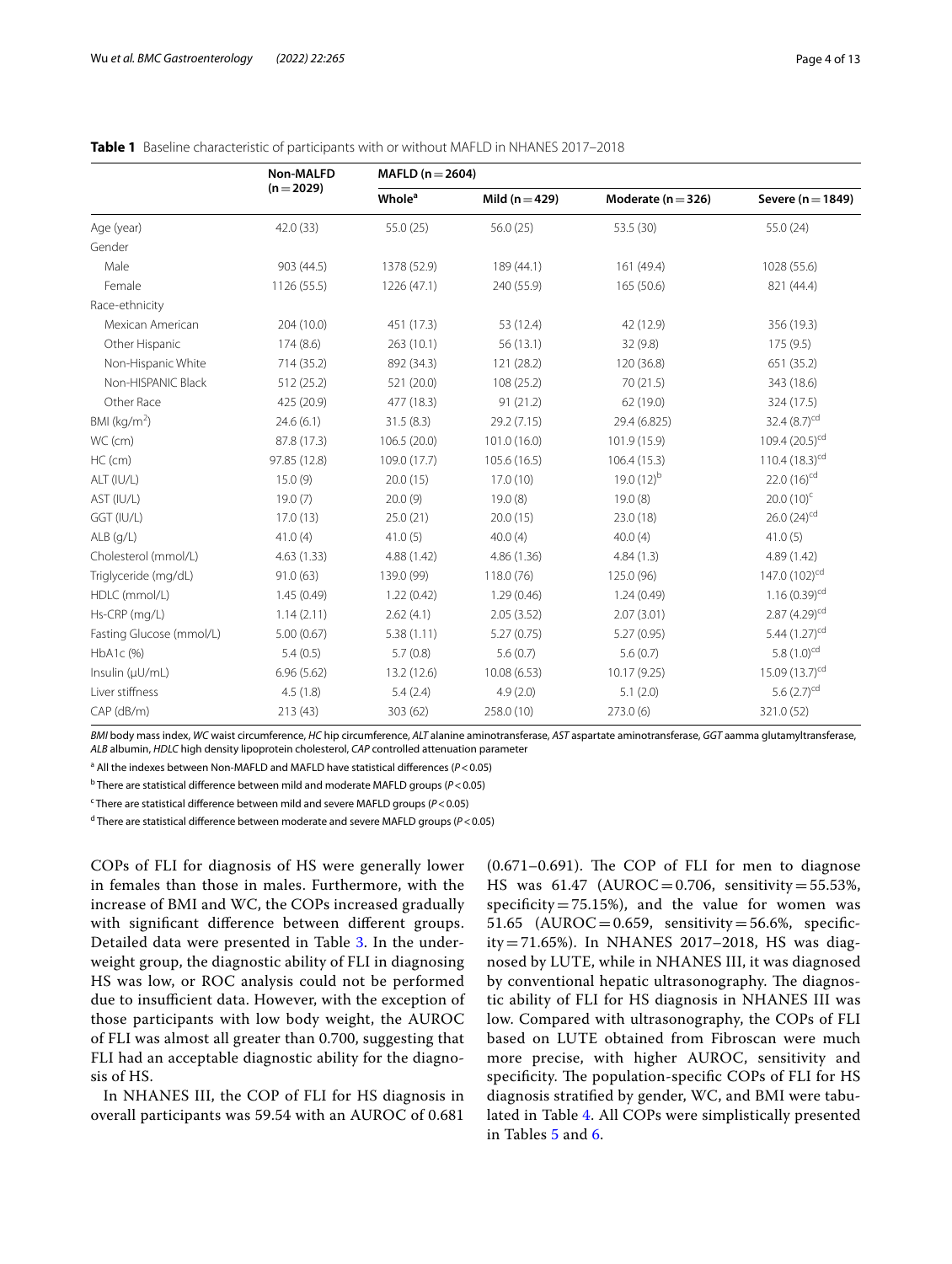|                          | <b>Non-MALFD</b> | MAFLD ( $n = 2569$ )      |                    |                         |                             |
|--------------------------|------------------|---------------------------|--------------------|-------------------------|-----------------------------|
|                          | $(n=6645)$       | <b>Whole</b> <sup>a</sup> | Mild ( $n = 853$ ) | Moderate ( $n = 1006$ ) | Severe $(n=710)$            |
| Age (year)               | 38 (25)          | 47.0 (27)                 | 43.0 (28)          | 47.0 $(27)^{b}$         | 49.0 $(26)^c$               |
| Gender                   |                  |                           |                    |                         |                             |
| Male                     | 3021 (45.5)      | 1269 (49.4)               | 378 (44.3)         | 517(51.4)               | 374 (52.7)                  |
| Female                   | 3624 (54.5)      | 1300 (50.6)               | 475 (55.7)         | 489 (48.6)              | 336 (47.3)                  |
| Race-ethnicity           |                  |                           |                    |                         |                             |
| Non-Hispanic white       | 2623 (39.5)      | 910 (35.4)                | 287 (33.6)         | 369 (36.7)              | 254 (35.8)                  |
| Non-Hispanic black       | 2149 (32.3)      | 643 (25.0)                | 247 (29.0)         | 231 (23.0)              | 165 (23.2)                  |
| Mexican-American         | 1546 (23.3)      | 905 (35.2)                | 278 (32.6)         | 366 (36.4)              | 261 (36.8)                  |
| Other                    | 327 (4.9)        | 111(4.3)                  | 41(4.8)            | 40(4.0)                 | 30(4.2)                     |
| BMI (kg/m <sup>2</sup> ) | 24.9(5.9)        | 29.6(6.9)                 | 28.7(7.0)          | $29.9(6.9)^{b}$         | 30.4 $(6.8)^c$              |
| WC (cm)                  | 87.6 (18.0)      | 101.2 (16.8)              | 97.4 (16.8)        | 102.5 $(16.4)^{b}$      | $103.6(16.1)^c$             |
| ALT (IU/L)               | 13.0(9)          | 18.0(14)                  | 15.0(10)           | 18.0 $(14)^{b}$         | $21.0(18)^{cd}$             |
| AST (IU/L)               | 19(6)            | 21(10)                    | 19.0(8)            | $21.0(10)^{b}$          | 22.0 $(12)^{cd}$            |
| GGT (IU/L)               | 20.0(16)         | 28.0 (26)                 | 24.0 (21)          | 29.0 $(26)^{b}$         | 33.0 (30) <sup>cd</sup>     |
| $ALB$ (g/L)              | 41(5)            | 41(4)                     | 40.0(4)            | 41.0 $(4)^{b}$          | 41.0 $(4)^{c}$              |
| Cholesterol (mmol/L)     | 5.02(1.4)        | 5.43(1.45)                | 5.3(1.47)          | 5.48 $(1.47)^{b}$       | 5.49 $(1.35)^c$             |
| Triglyceride (mg/dL)     | 1.1(0.78)        | 1.75(1.37)                | 1.55(1.18)         | 1.81 $(1.39)^b$         | $1.95(1.64)^{cd}$           |
| HDLC (mmol/L)            | 1.32(0.49)       | 1.14(0.41)                | 1.19(0.42)         | $1.11(0.39)^{b}$        | $1.09(0.38)^{cd}$           |
| Fasting Glucose (mmol/L) | 5.0(0.72)        | 5.38(1.11)                | 5.27(0.94)         | 5.38 $(1.11)^{b}$       | 5.55 (1.28) <sup>cd</sup>   |
| HbA1c (%)                | 5.3(0.6)         | 5.5(0.9)                  | 5.5(0.7)           | 5.5 $(0.8)^{b}$         | 5.6 $(1.0)^{cd}$            |
| Insulin (µU/mL)          | 7.86 (5.47)      | 13.35 (10.86)             | 11.64 (9.31)       | 13.90 $(11.10)^{b}$     | 15.18 (12.62) <sup>cd</sup> |

<span id="page-4-0"></span>

|  |  | Table 2 Baseline characteristic of participants with or without MAFLD in NHANES III |  |  |  |  |  |  |  |  |
|--|--|-------------------------------------------------------------------------------------|--|--|--|--|--|--|--|--|
|--|--|-------------------------------------------------------------------------------------|--|--|--|--|--|--|--|--|

*BMI* body mass index, *WC* waist circumference, *HC* hip circumference, *ALT* alanine aminotransferase, *AST* aspartate aminotransferase, *GGT* aamma glutamyltransferase, *ALB* albumin, *HDLC* high density lipoprotein cholesterol

<sup>a</sup> All the indexes between Non-MAFLD and MAFLD have statistical differences (P<0.05)

<sup>b</sup> There are statistical difference between mild and moderate MAFLD groups (P<0.05)

<sup>c</sup> There are statistical difference between mild and severe MAFLD groups (P<0.05)

d There are statistical diference between moderate and severe MAFLD groups (*P*<0.05)

### **Discussion**

In this study, we provided, for the frst time, detailed population-specifc COPs of FLI for the diagnosis of HS among Americans based not only on the common abdominal ultrasonography but also on CAP obtained from LUTE. And all data analyzed were derived from authoritative NHANES. FLI was first proposed by Bedogni et al. for the prediction of fatty liver among Italians (216 subjects with and 280 without suspected liver disease) [[3](#page-11-2)]. Several studies demonstrated that the FLI had excellent discriminative ability to detect ultrasonographic HS, and outperforms other non-invasive markers such as BMI, WC, TG, cholesterol and so on [[18](#page-11-15)[–20](#page-11-16)]. Furthermore, in addition to predicting HS, studies had shown that FLI was also associated with metabolic and cardiovascular disease, and all-cause mortality [[21](#page-11-17)[–23](#page-11-18)]. Therefore, FLI has great clinical application value in health screening and epidemiologic studies, particularly when ultrasound and other imaging examinations are unavailable. However, there were no acknowledged COPs of FLI for the diagnosis of HS. Bedogni et al. suggested that a FLI<30 could be used to rule out (sensitivity=87%; specificity=64%) and a FLI $\geq$ 60 to rule in hepatic steatosis (sensitivity=61%; specificity=86%), respectively. Koehler et al. [[20\]](#page-11-16) further validated that the COPs (30 and 60) had great diagnostic efficacy for HS through a Rotterdam study of 2652 participants. A cross-sectional study that included 8626 middle-aged and elderly Chinese (over 40 years old) found the optimal COP of FLI for the diagnosis of HS was also 30 with a maximum Youden Index of 0.51 [[24](#page-11-19)].

However, this COP was inaccurate for that gender and race differences are not taken into account. The COPs of the main components of FLI for HS diagnosis, BMI and WC, were diferent with the variations of gender and ethnicity. Thus, the COPs of FLI for the diagnosis of HS should be diferent in diferent populations and need to be validated when used in a diferent population. Moreover, NAFLD/MAFLD has been proved to be a heterogeneous disease [\[25](#page-11-20), [26](#page-11-21)], which makes it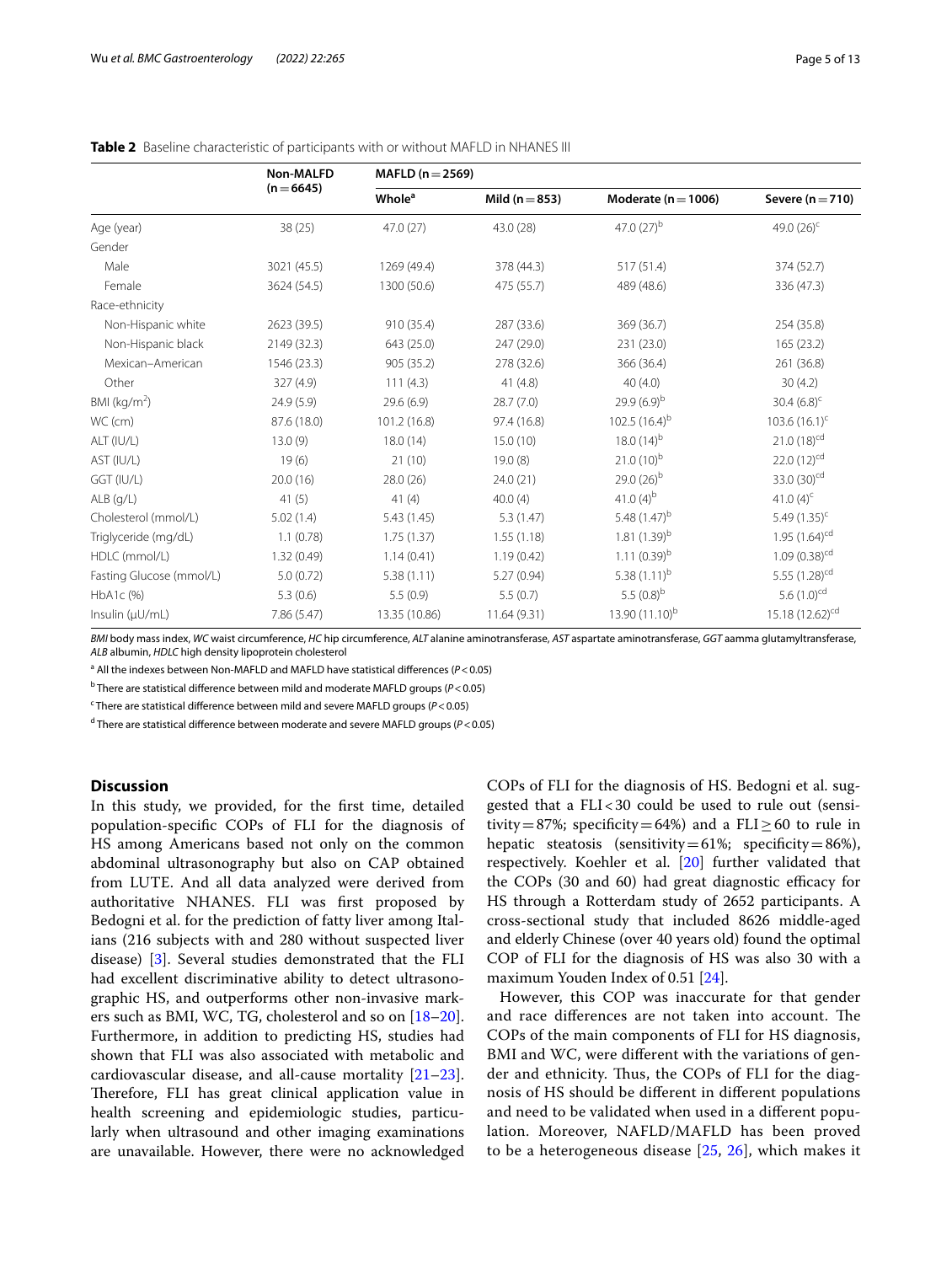<span id="page-5-0"></span>

| ֕                                                     |
|-------------------------------------------------------|
| į                                                     |
| $\overline{\phantom{a}}$                              |
| I                                                     |
| Į                                                     |
|                                                       |
| $\frac{1}{2}$<br>ì                                    |
|                                                       |
| J                                                     |
|                                                       |
| S                                                     |
|                                                       |
| ĺ<br>ï<br>ī                                           |
| ł<br>Ï<br>$\overline{)}$                              |
|                                                       |
| i                                                     |
|                                                       |
|                                                       |
| ï<br>1                                                |
| $\overline{ }$                                        |
| Ï<br>Ï<br>j                                           |
|                                                       |
| 5                                                     |
| ١<br>j                                                |
| י<br>י<br>j<br>j                                      |
|                                                       |
| ׇ֚֘֝֬                                                 |
| Í<br>l                                                |
| 5                                                     |
|                                                       |
|                                                       |
| ł                                                     |
| .<br>d                                                |
|                                                       |
| 1                                                     |
|                                                       |
| l                                                     |
| ֖֖֖֖֧֖ׅ֖֧ׅׅׅׅׅׅ֧֚֚֚֚֚֚֚֚֚֚֚֚֚֚֚֚֚֚֚֚֡֝֝֝֬֓֡֬֝֬֝֬<br>ï |
| Ì<br>j<br>ׇ֚֘֝֬<br>ׇ֚֘                                |
| Ċ<br>ī<br>l                                           |
| ֚֚֚֬                                                  |
| i                                                     |
| Ï<br>١<br>j<br>l                                      |
| ţ                                                     |
| ľ                                                     |
| Ì                                                     |
| l<br>i                                                |
|                                                       |
|                                                       |
| ׇ֚֬֕                                                  |
| ׇ֚֘֡<br>$\overline{\phantom{a}}$                      |
|                                                       |
|                                                       |
| ī                                                     |
| ١                                                     |
| ļ<br>Į                                                |
| i                                                     |
| 1<br>$\frac{1}{2}$<br><b>.</b>                        |
| $\frac{1}{2}$<br>ī<br>5                               |
| $\frac{4}{3}$                                         |
| $\geq$                                                |
| l<br>Ï<br>Į                                           |
| $\frac{4}{3}$                                         |
|                                                       |
|                                                       |
|                                                       |
|                                                       |
|                                                       |
|                                                       |
| ׇ֚֬֕                                                  |
| 1                                                     |
| I                                                     |
|                                                       |
| d                                                     |
|                                                       |

| Stratification                   | Total                    | CAP > 248 | Prevalence (%) | ut-off points<br>J     | AUROC                  | positive fraction)<br>Sensitivity (true<br>(%) | negative fraction)<br>Specificity (true<br>$\mathcal{S}$ | likelihood<br>Positive<br>ratio | Negative<br>likelihood<br>ratio | Youden index | <b>P</b> value |
|----------------------------------|--------------------------|-----------|----------------|------------------------|------------------------|------------------------------------------------|----------------------------------------------------------|---------------------------------|---------------------------------|--------------|----------------|
| Total                            | 4633                     | 2721      | 58.73          | 45.60<br>Λ             | 0.833 (0.822-0.844)    | 80.85 (79.3-82.3)                              | 70.50 (68.4–72.5)                                        | 2.74                            | 0.27                            | 0.5135       | 0.0001         |
| Male                             | 2281                     | 1434      | 62.87          | 48.57<br>$\land$       | 0.837 (0.821-0.852)    | 81.80 (79.7-83.8)                              | 69.78 (66.6-72.9)                                        | 2.71                            | 0.26                            | 0.5157       | 0.0001         |
| Female                           | 2352                     | 1287      | 54.72          | >41.93                 | $0.829(0.813 - 0.844)$ | 80.34 (78.1-82.5)                              | 70.89 (68.1-73.6)                                        | 2.76                            | 0.28                            | 0.5123       | 0.0001         |
| Stratified by BMI                |                          |           |                |                        |                        |                                                |                                                          |                                 |                                 |              |                |
| BM < 18.5                        | 76                       |           | 9.21           | > 5.10                 | 0.588 (0.469-0.700)    | 71.43 (29.0-96.3)                              | 58.12 (55.8-78.8)                                        | 2.24                            | 0.42                            | 0.3954       | 0.5294         |
| $18.5 \geq$ BMI < 25.0           | 1191                     | 308       | 25.86          | $>$ 20.77 $\,$         | $0.760(0.734 - 0.784)$ | 53.31 (57.7-68.7)                              | 78.71 (75.9-81.4)                                        | 2.97                            | 0.47                            | 0.4200       | < 0.0001       |
| $25.0 \geq$ BMI < 30.0           | 1477                     | 863       | 58.43          |                        | 0.732 (0.709-0.755)    | 72.54 (69.4-75.5)                              | 61.56 (57.6-65.4)                                        | 1.89                            | 0.45                            | 0.3410       | 100001         |
| $BM \geq 30.0$                   | 1889                     | 1543      | 81.68          | $>44.73$<br>$>86.00$   | 0.743 (0.723-0.763)    | 68.05 (65.7-70.4)                              | 67.92 (62.7-72.8)                                        | 2.12                            | 0.47                            | 0.3597       | < 0.0001       |
| Male                             |                          |           |                |                        |                        |                                                |                                                          |                                 |                                 |              |                |
| $BMI < 18.5^a$                   | $\overline{\mathcal{S}}$ |           | 12.90          | $\leq 1.37$            | 0.611 (0.420-0.780)    | 50.00 (6.8-93.2)                               | 96.30 (81.0-99.9)                                        | 13.5                            | 0.52                            | 0.4630       | 0.6189         |
| $18.5 \geq$ BMI < 25.0           | 554                      | 156       | 28.16          | $>$ 23.26              | 0.757 (0.719-0.792)    | 70.51 (62.7-77.5)                              | 73.62 (69.0-77.9)                                        | 2.67                            | 0.40                            | 0.4413       | 0.0001         |
| $25.0 \geq$ BMI < 30.0           | 814                      | 509       | 62.53          | >62.09                 | 0.727 (0.695-0.757)    | 53.05 (48.6-57.5)                              | 30.98 (76.1-85.2)                                        | 2.79                            | 0.58                            | 0.3403       | 0.0001         |
| $BMl \geq 30.0$                  | 882                      | 765       | 86.73          | >91.35                 | 0.725 (0.694-0.754)    | 55.95 (52.3-59.5)                              | 78.63 (70.1-85.7)                                        | 2.62                            | 0.56                            | 0.3458       | 0.0001         |
| Female                           |                          |           |                |                        |                        |                                                |                                                          |                                 |                                 |              |                |
| BM < 18.5                        | 45                       | m         | 6.67           | >4.68                  | 0.865 (0.730-0.948)    | $100(2.92 - 100.0)$                            | 80.95 (65.9-91.4)                                        | 5.25                            | 0.00                            | 0.8095       | 0.0001         |
| $18.5 \geq$ BMI < 25.0           | 637                      | 152       | 23.86          | > 14.33                | 0.768 (0.733-0.800)    | 57.76 (59.7-75.1)                              | 75.05 (71.0-78.8)                                        | 2.72                            | 0.43                            | 0.4281       | 0.0001         |
| $25.0 \geq$ BMI < 30.0           | 663                      | 354       | 53.39          | > 36.67                | 0.731 (0.695-0.764)    | 75.14 (70.3-79.6)                              | $61.49(55.8 - 66.9)$                                     | 1.95                            | 0.40                            | 0.3663       | < 0.0001       |
| $BMl \geq 30.0$                  | 1007                     | 778       | 77.26          | > 81.83                | 0.742 (0.714-0.769)    | 70.95 (67.6-74.1)                              | 56.81 (60.3-72.9)                                        | 2.14                            | 0.43                            | 0.3776       | 0.0001         |
| Stratified by BMI and WC         |                          |           |                |                        |                        |                                                |                                                          |                                 |                                 |              |                |
| Male                             |                          |           |                |                        |                        |                                                |                                                          |                                 |                                 |              |                |
| WC < 102                         | 1214                     | 524       | 43.16          | > 35.60                | 0.780 (0.755-0.803)    | 74.43 (70.5-78.1)                              | 70.00 (66.4-73.4)                                        | 2.48                            | 0.37                            | 0.4443       | 0.0001         |
| $BMI < 18.5^a$                   | $\overline{3}$           |           | 12.90          | $\leq 1.37$            | 0.608 (0.426-0.771)    | 50.00 (6.8-93.2)                               | 96.67 (82.8-99.9)                                        | 5.0                             | 0.52                            | 0.4667       | 0.6314         |
| $18.5 \geq$ BMI < 25.0           | 552                      | 154       | 27.90          | $>$ 23.26              | 0.754 (0.716-0.789)    | 70.13 (62.2-77.2)                              | 73.62 (69.0-77.9)                                        | 2.66                            | 0.41                            | 0.4375       | 0.0001         |
| $25.0 \geq$ BMI < 30.0           | 572                      | 323       | 56.47          | >45.60                 | 0.708 (0.669-0.745)    | 70.90 (65.6-75.8)                              | 59.84 (53.5-66.0)                                        | 1.77                            | 0.49                            | 0.3074       | < 0.0001       |
| $BMI \geq 30.0$                  | 59                       | 43        | 72.88          | $> 68.03$<br>$> 85.04$ | 0.686 (0.552-0.801)    | 67.44 (51.5-80.9)                              | 58.75 (41.3-89.0)                                        | 2.16                            | 0.47                            | 0.3619       | 0.0223         |
| $WC \ge 102$                     | 1067                     | 910       | 85.29          |                        | 0.718 (0.690-0.745)    | 66.37 (63.2-69.4)                              | 66.24 (58.3-73.6)                                        | 1.97                            | 0.51                            | 0.3262       | 0.0001         |
| $BMI < 18.5^b$                   | $\circ$                  |           |                |                        |                        |                                                |                                                          |                                 |                                 |              |                |
| $18.5 \leq$ BMI < $25.0^{\circ}$ | $\sim$                   | $\circ$   |                |                        |                        |                                                |                                                          |                                 |                                 |              |                |
| $25.0 \leq$ BMI < 30.0           | 242                      | 186       | 76.86          | > 63.30                | 0.679 (0.617-0.738)    | 69.89 (62.8-76.4)                              | 60.71 (46.8-73.5)                                        | 1.78                            | 0.5                             | 0.3061       | 0.0001         |
| $BM \geq 30.0$                   | 823                      | 722       | 87.73          | >91.35                 | 0.718 (0.686-0.749)    | 58.86 (55.2-62.5)                              | 75.25 (65.7-83.3)                                        | 2.38                            | 0.55                            | 0.3411       | 0.0001         |
| Female                           |                          |           |                |                        |                        |                                                |                                                          |                                 |                                 |              |                |
| WC < 88                          | 721                      | 157       | 21.78          | > 14.29                | $0.774(0.742 - 0.804)$ | 67.52 (59.6-74.8)                              | 77.48 (73.8-80.9)                                        | 3.00                            | 0.42                            | 0.4500       | 0.0001         |
| BM < 18.5                        | 45                       | $\sim$    | 6.67           | >4.68                  | 0.865 (0.730-0.948)    | 100.00 (29.2-100)                              | 80.95 (65.9-91.4)                                        | 5.25                            | 0.00                            | 0.8095       | 0.0001         |
| $18.5 \leq$ BMI < 25.0           | 526                      | 99        | 18.82          | 11.58<br>$\land$       | 0.751 (0.711-0.787)    | 65.66 (55.4-74.9)                              | 74.71 (70.3-78.8)                                        | 2.6                             | 0.46                            | 0.4036       | 0.0001         |
|                                  |                          |           |                |                        |                        |                                                |                                                          |                                 |                                 |              |                |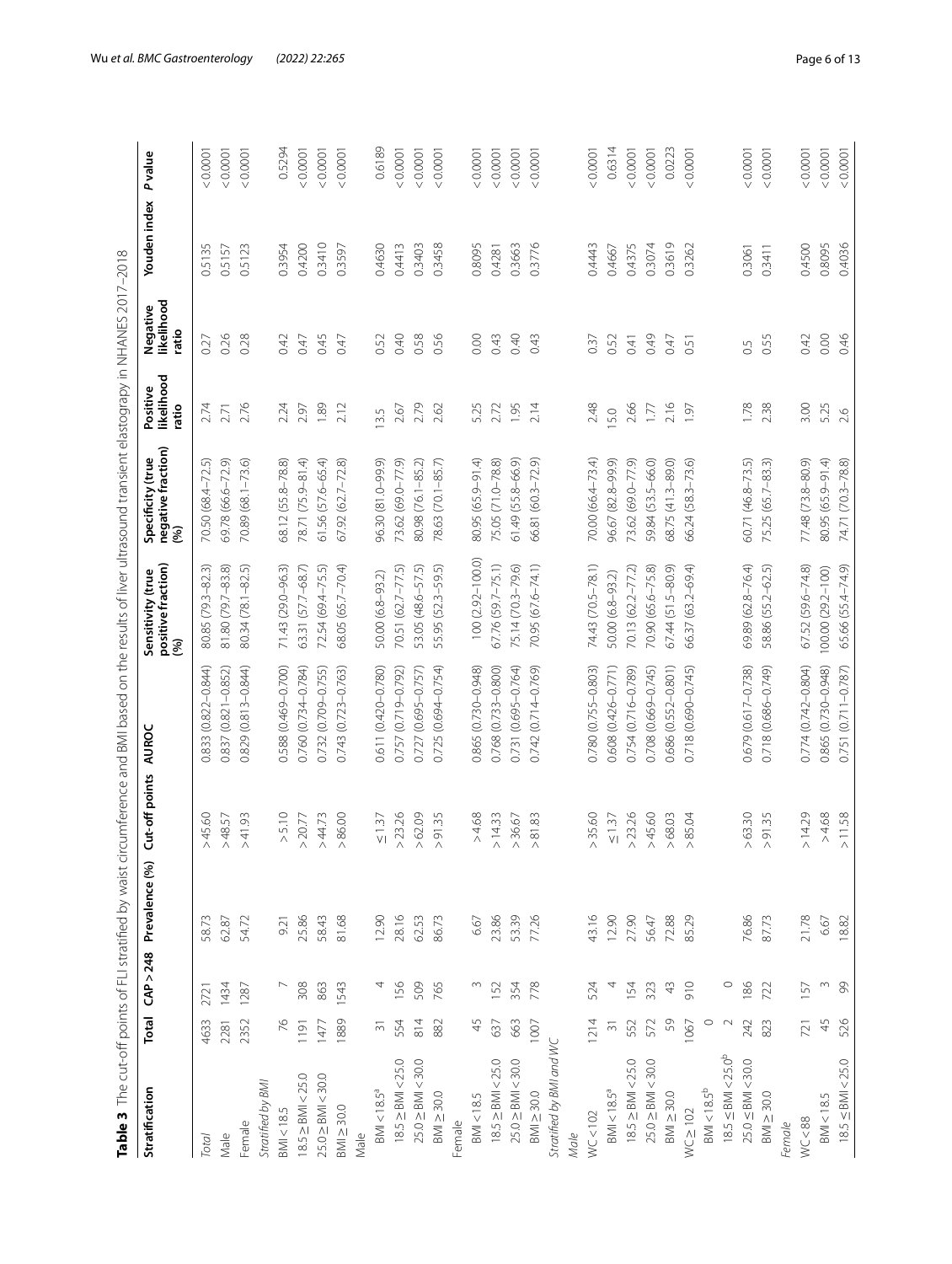| Table 3 (continued)                                                                             |      |       |                                |                      |                                                                                                                                                  |                                                            |                                  |                                 |                                 |                      |          |
|-------------------------------------------------------------------------------------------------|------|-------|--------------------------------|----------------------|--------------------------------------------------------------------------------------------------------------------------------------------------|------------------------------------------------------------|----------------------------------|---------------------------------|---------------------------------|----------------------|----------|
| Stratification                                                                                  |      |       | Total CAP > 248 Prevalence (%) | Cut-off points AUROC |                                                                                                                                                  | positive fraction)<br>Sensitivity (true<br>(%)             | negative fraction)<br>(%)<br>(%) | likelihood<br>Positive<br>ratio | likelihood<br>Negative<br>ratio | Youden index P value |          |
| $25.0 \leq$ BMI < 30.0 146                                                                      |      |       | 36.99                          | $>$ 23.48            |                                                                                                                                                  | $0.736(0.657 - 0.805)$ 68.52 (54.4-80.5) 70.65 (60.2-79.7) |                                  | 233                             | 0.45                            | 0.3917               | 10000    |
| $BMI \geq 30.0^P$                                                                               |      |       | 25.00                          |                      |                                                                                                                                                  |                                                            |                                  |                                 |                                 |                      |          |
| $WC \geq 88$                                                                                    | 1631 | l 130 | 69.28                          | > 75.28              | $0.748(0.726 - 0.769)$                                                                                                                           | 58.23 (55.3-61.1)                                          | 78.64 (74.8-82.2)                | 2.73                            | 0.53                            | 0.3687               | 0.0001   |
| $BMI < 18.5^{b}$                                                                                |      |       |                                |                      |                                                                                                                                                  |                                                            |                                  |                                 |                                 |                      |          |
| $18.5 \leq$ BMI < 25.0                                                                          |      |       | 47.75                          | > 30.65              |                                                                                                                                                  | $0.629(0.532 - 0.719)$ 58.49 (44.1-71.9)                   | 68.97 (55.5-80.5)                | $\frac{88}{1}$                  | $\frac{8}{2}$                   | 0.2746               | 0.0171   |
| $25.0 \leq$ BMI < 30.0                                                                          | 517  | 300   | 58.03                          | > 36.67              | 0.706 (0.665-0.745)                                                                                                                              | 82.33 (77.5-86.5)                                          | 49.77 (42.9-56.6)                | $\overline{6}$                  | 0.35                            | 0.3210               | : 0.0001 |
| $BM = 30.0$                                                                                     | 1003 |       | 77.47                          | > 81.83              |                                                                                                                                                  | $0.740(0.711 - 0.767)$ 71.04 (67.7-74.2)                   | 66.37 (59.8-72.5)                | $\frac{1}{2}$                   | 0.44                            | 0.3741               | 200001   |
|                                                                                                 |      |       |                                |                      | CAP controlled attenuation parameter, AUROC area under the receiver operating characteristic curves, BMI body mass index, WC waist circumference |                                                            |                                  |                                 |                                 |                      |          |
| <sup>a</sup> The calculated AUROC < 0.5, which can not meet the requirements of diagnostic test |      |       |                                |                      |                                                                                                                                                  |                                                            |                                  |                                 |                                 |                      |          |
| <sup>p</sup> The optimal cut-off point of FLI could not be obtained due to insufficient data    |      |       |                                |                      |                                                                                                                                                  |                                                            |                                  |                                 |                                 |                      |          |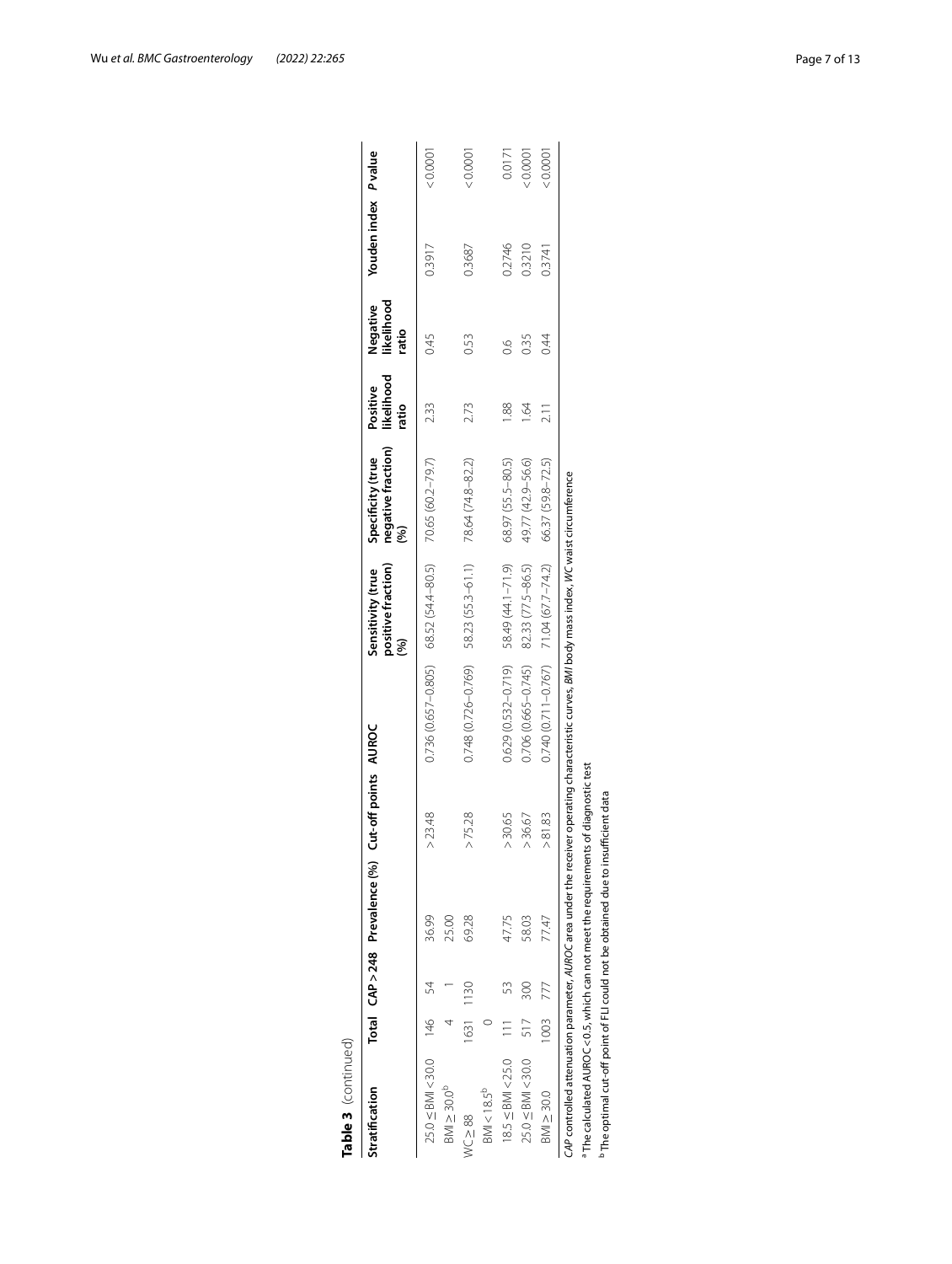<span id="page-7-0"></span>

| ļ                                                       |
|---------------------------------------------------------|
|                                                         |
|                                                         |
|                                                         |
| ï                                                       |
|                                                         |
| l<br>ׇ֚֘֝֬֝                                             |
|                                                         |
|                                                         |
|                                                         |
|                                                         |
|                                                         |
|                                                         |
|                                                         |
|                                                         |
| i                                                       |
| ç                                                       |
| i                                                       |
|                                                         |
| I                                                       |
|                                                         |
|                                                         |
| I                                                       |
| ١                                                       |
|                                                         |
|                                                         |
|                                                         |
|                                                         |
|                                                         |
|                                                         |
| I                                                       |
|                                                         |
|                                                         |
|                                                         |
| l                                                       |
| i                                                       |
|                                                         |
| ֖֖֖֖֖֧ׅ֧ׅ֧ׅ֖֖֧֚֚֚֚֚֚֚֚֚֚֚֚֚֚֚֚֚֚֚֚֚֚֚֡֝֓֝֬֝֓֝֓֬<br>ׇ֕֕֡ |
|                                                         |
| l<br>֠                                                  |
|                                                         |
|                                                         |
|                                                         |
| Ę                                                       |
|                                                         |
|                                                         |
|                                                         |
|                                                         |
| ֘֒                                                      |
| í                                                       |
|                                                         |
| ı                                                       |
| Ì                                                       |
| j<br>Ó<br>۱                                             |
|                                                         |
|                                                         |
| :<br>:<br>i                                             |
| í<br>ì                                                  |
| ֚֘֝                                                     |
|                                                         |
|                                                         |
|                                                         |
|                                                         |
|                                                         |
|                                                         |
|                                                         |
|                                                         |
|                                                         |
|                                                         |
|                                                         |
|                                                         |
|                                                         |
|                                                         |
|                                                         |
|                                                         |
| i                                                       |
|                                                         |
|                                                         |
|                                                         |
|                                                         |
|                                                         |
|                                                         |
|                                                         |
|                                                         |
|                                                         |
|                                                         |
|                                                         |
| j<br>I                                                  |
| ŕ<br>$\mathbf{1}$                                       |
| ı                                                       |
| ł                                                       |
|                                                         |
| t                                                       |
| ¥<br>í<br>í                                             |

|                                  |                  |                  |                |                   |                        |                                                        | Table 4 The cut-off points of FLI stratified by waist circumference and BMI based on the results of conventional ultrasonography in NHANES III |                                 |                                 |              |        |
|----------------------------------|------------------|------------------|----------------|-------------------|------------------------|--------------------------------------------------------|------------------------------------------------------------------------------------------------------------------------------------------------|---------------------------------|---------------------------------|--------------|--------|
| Stratification                   | Total            | Fatty liver      | Prevalence (%) | Cut-off points    | AUROC                  | <b>Sensitivity (true<br/>positive fraction)</b><br>(%) | negative fraction)<br>(%)<br>Specificity (true                                                                                                 | likelihood<br>Positive<br>ratio | Negative<br>likelihood<br>ratio | Youden index | Pvalue |
| Total                            | 9214             | 3166             | 34.36          | 59.54<br>Λ        | 0.681 (0.671-0.691)    | 55.53 (53.8-57.3)                                      | 75.15 (74.0-76.2)                                                                                                                              | 2.23                            | 0.59                            | 0.3068       | 0.0001 |
| Male                             | 4290             | 1530             | 35.66          | 61.47<br>Λ        | 0.706 (0.692-0.720)    | 58.63 (56.1-61.1)                                      | 74.82 (73.2-76.4)                                                                                                                              | 2.33                            | 0.55                            | 0.3345       | 0.0001 |
| Female                           | 4924             | 1636             | 33.23          | 51.65<br>Λ        | 0.659 (0.645-0.672)    | 56.6 (54.2-59.0)                                       | 71.65 (70.1-73.2)                                                                                                                              | 2.00                            | 0.61                            | 0.2826       | 0.0001 |
| Stratified by BMI                |                  |                  |                |                   |                        |                                                        |                                                                                                                                                |                                 |                                 |              |        |
| $BMI < 18.5^a$                   | $\overline{190}$ | 55               | 28.95          | $\leq 3.80$       | 0.582 (0.508-0.653)    | 76.36 (63.0-86.8)                                      | 40.74 (32.4-49.5)                                                                                                                              | 1.29                            | 0.58                            | 0.1710       | 0.0797 |
| $18.5 \leq$ BMI < 25.0           | 3478             | 831              | 23.89          | .23.63<br>Λ       | $0.527(0.511 - 0.544)$ | 33.57 (30.4-36.9)                                      | 76.39 (74.7-78.0)                                                                                                                              | 1.42                            | 0.87                            | 0.09962      | 0.0239 |
| $25.0 \leq M I < 30.0$           | 3191             | 1059             | 33.19          | 60.84<br>Λ        | 0.682 (0.666-0.698)    | 51.46 (48.4-54.5)                                      | 76.22 (74.4-78.0)                                                                                                                              | 2.16                            | 0.64                            | 0.2768       | 0.0001 |
| $BMl \geq 30.0$                  | 2355             | 1221             | 51.85          | 84.10<br>Λ        | 0.688 (0.669-0.707)    | 69.04 (66.4-71.6)                                      | 60.14 (57.2-63.0)                                                                                                                              | 1.73                            | 0.51                            | 0.2918       | 0.0001 |
| Male                             |                  |                  |                |                   |                        |                                                        |                                                                                                                                                |                                 |                                 |              |        |
| $~{\rm BMI} < 18.5^{\rm a}$      | 57               | $\overline{z}$   | 27.45          | $\leq 3.74$       | 0.670 (0.524-0.795)    | $71.43(41.9 - 91.6)$                                   | 64.86 (47.5-79.8)                                                                                                                              | 2.03                            | 0.44                            | 0.3629       | 0.0625 |
| $18.5 \leq$ BMI < 25.0           | 1632             | 387              | 23.71          | .23.75<br>Λ       | 0.563 (0.538-0.587)    | 49.10 (44.0-54.2)                                      | 64.90 (62.2-67.6)                                                                                                                              | $\overline{4}$                  | 0.78                            | 0.1400       | 0.0004 |
| $25.0 \leq$ BMI<30.0             | 1741             | 609              | 34.98          | 60.47<br>Λ        | 0.683 (0.660-0.704)    | 61.58 (57.6-65.5)                                      | $6.70(63.9 - 69.4)$                                                                                                                            | 1.85                            | 0.58                            | 0.2827       | 0.0001 |
| $BM \geq 30.0$                   | 866              | 520              | 60.05          | 87.90<br>Λ        | $0.684(0.652 - 0.715)$ | 65.77 (61.5-69.8)                                      | 63.29 (58.0-68.4)                                                                                                                              | 1.79                            | 0.54                            | 0.2906       | 0.0001 |
| Female                           |                  |                  |                |                   |                        |                                                        |                                                                                                                                                |                                 |                                 |              |        |
| $\text{BMI} < 18.5^\text{a}$     | 139              | ₹                | 29.50          | $\leq 1.23$       | $0.559(0.473 - 0.644)$ | 21.95 (10.6-37.6)                                      | 95.92 (89.9-98.9)                                                                                                                              | 5.38                            | 0.81                            | 0.1787       | 0.2880 |
| $18.5 \leq$ BMI < 25.0           | 1846             | 444              | 24.05          | .23.65<br>Λ       | $0.504(0.481 - 0.527)$ | 19.82 (16.2-23.8)                                      | 89.95 (85.1-88.7)                                                                                                                              | 1.52                            | 0.92                            | 0.06767      | 0.8171 |
| $25.0 \leq$ BMI<30.0             | 1450             | 450              | 31.03          | 45.44<br>Λ        | 0.679 (0.654-0.703)    | 50.67 (56.0-65.2)                                      | 70.40 (67.5-73.2)                                                                                                                              | 2.05                            | 0.56                            | 0.3107       | 0.0001 |
| $BM \geq 30.0$                   | 1489             | $\overline{701}$ | 47.08          | 82.60<br>$\wedge$ | 0.680 (0.656-0.704)    | 67.05 (63.4-70.50                                      | 61.80 (58.3-65.2)                                                                                                                              | 1.76                            | 0.53                            | 0.2885       | 0.0001 |
| Stratified by BMI and WC         |                  |                  |                |                   |                        |                                                        |                                                                                                                                                |                                 |                                 |              |        |
| Male                             |                  |                  |                |                   |                        |                                                        |                                                                                                                                                |                                 |                                 |              |        |
| WC < 102                         | 3145             | 862              | 27.41          | -47.97<br>Λ       | 0.624 (0.607-0.641)    | 46.98 (43.6-50.4)                                      | 74.2 (72.4–76.0)                                                                                                                               | 1.82                            | 0.71                            | 0.2118       | 0.0001 |
| $BM < 18.5^a$                    | 57               | $\overline{4}$   | 27.45          | $\leq 3.74$       | $0.670(0.524 - 0.795)$ | 71.43 (41.9-91.6)                                      | 64.86 (47.5-79.8)                                                                                                                              | 2.03                            | 0.44                            | 0.3629       | 0.0625 |
| $18.5 \leq$ BMI < 25.0           | 1620             | 382              | 23.58          | 23.75<br>Λ        | 0.560 (0.535-0.584)    | 48.43 (43.3-53.6)                                      | ଚ୍<br>65.27 (62.5-67.                                                                                                                          | 1.39                            | 0.79                            | 0.1370       | 0.0008 |
| $25.0 \leq$ BMI<30.0             | 1353             | 420              | 31.04          | 59.10<br>Λ        | $0.672(0.647 - 0.697)$ | 53.57 (48.7-58.4)                                      | 72.35 (69.4-75.2)                                                                                                                              | 1.94                            | 0.64                            | 0.2592       | 0.0001 |
| $BM \geq 30.0$                   | 121              | $\frac{6}{4}$    | 38.02          | 79.25<br>Λ        | 0.688 (0.598-0.769)    | 50.00 (34.9-65.1)                                      | 80.00 (69.2-88.4)                                                                                                                              | 2.5                             | 0.63                            | 0.3000       | 0.0002 |
| $WC \ge 102$                     | 1145             | 668              | 58.34          | 87.73<br>Λ        | 0.665 (0.637-0.692)    | 56.59 (52.7-60.4)                                      | 70.23 (65.9-74.3)                                                                                                                              | 06.1                            | 0.62                            | 0.2682       | 0.0001 |
| $BM < 18.5^b$                    | $\circ$          |                  |                |                   |                        |                                                        |                                                                                                                                                |                                 |                                 |              |        |
| $18.5 \leq$ BMI < 25.0           | $\supseteq$      | 5                | 41.67          | 54.66<br>Λ        | $0.657(0.340 - 0.895)$ | 40.00 (5.3-85.3)                                       | 100 (59.0-100.0)                                                                                                                               |                                 | 0.6                             | $\ddot{0}$   | 0.3989 |
| $25.0 \leq$ BMI<30.0             | 388              | 189              | 48.71          | 67.07             | 0.623 (0.573-0.672)    | 74.60 (67.8-806)                                       | 45.23 (38.2-52.4)                                                                                                                              | 1.36                            | 0.56                            | 0.1983       | 0.0001 |
| $BM \geq 30.0$                   | 745              | 474              | 63.62          | 88.53<br>Λ        | 0.653 (0.618-0.687)    | $67.51(63.1 - 71.7)$                                   | 56.83 (50.7-62.8)                                                                                                                              | 0.56                            | 0.57                            | 0.2434       | 0.0001 |
| Female                           |                  |                  |                |                   |                        |                                                        |                                                                                                                                                |                                 |                                 |              |        |
| WC < 88 <sup>a</sup>             | 2323             | 552              | 23.76          | $\leq 3.46$       | 0.510 (0.489-0.530)    | 20.11 (16.8-23.7)                                      | 86.73 (85.1-88.3)                                                                                                                              | 1.52                            | 0.92                            | 0.06839      | 0.5030 |
| $BM < 18.5^a$                    | 138              | $\frac{4}{3}$    | 29.71          | $\leq 1.23$       | 0.555 (0.468-0.640)    | 21.95 (10.6-37.6)                                      | 95.88 (89.8-98.9)                                                                                                                              | 5.32                            | 0.81                            | 0.1783       | 0.3272 |
| $18.5 \leq$ BMI < $25.0^{\circ}$ | 1663             | 394              | 23.69          | 53.46             | 0.510 (0.486-0.535)    | 20.56 (16.7-24.9)                                      | 86.68 (84.7-88.5)                                                                                                                              | 1.54                            | 0.92                            | 0.07241      | 0.5536 |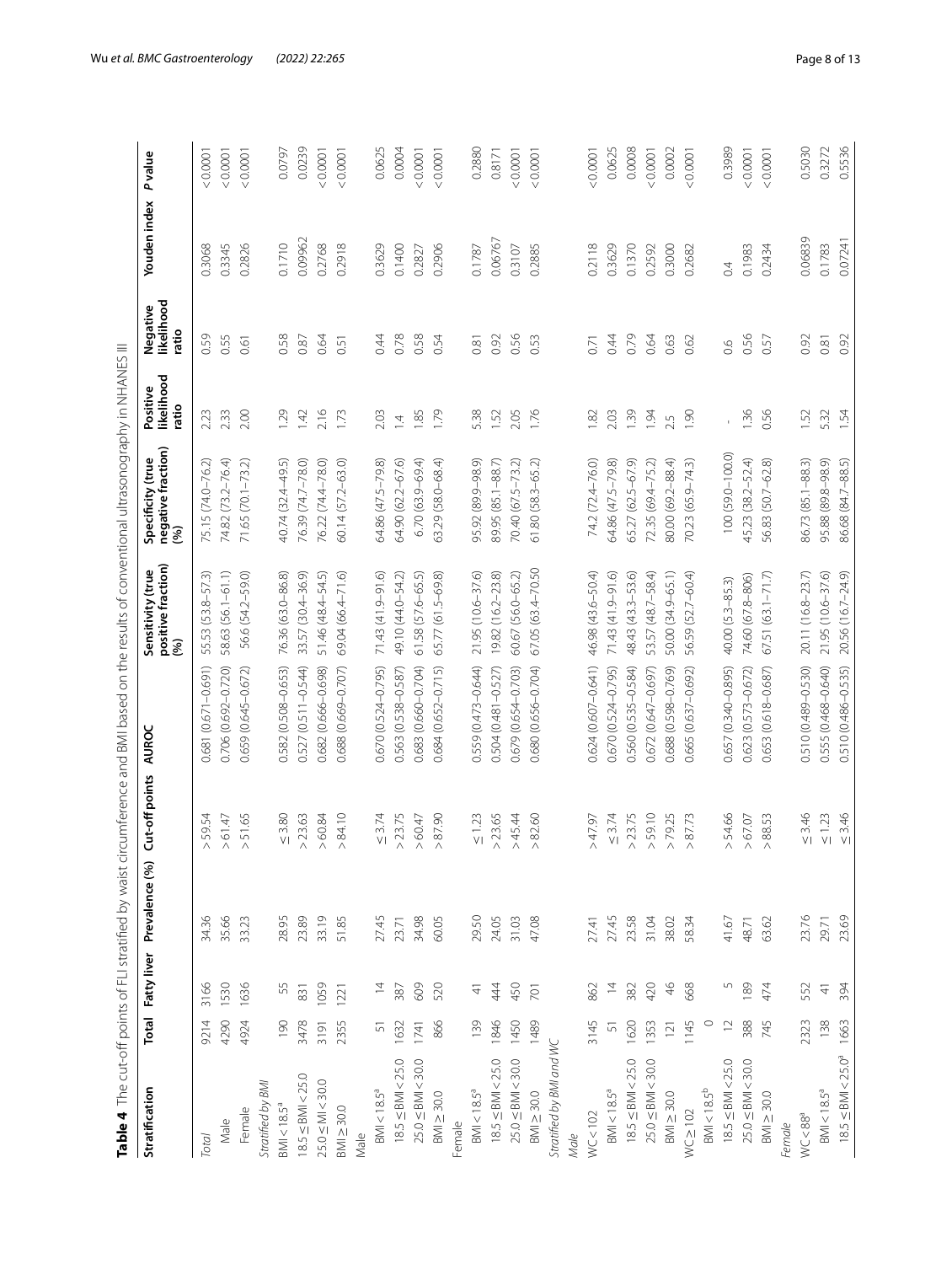| Table 4 (continued)                                                                          |      |      |                                  |                         |                                                                                                            |                                                |                                                 |                                 |                                 |                      |        |
|----------------------------------------------------------------------------------------------|------|------|----------------------------------|-------------------------|------------------------------------------------------------------------------------------------------------|------------------------------------------------|-------------------------------------------------|---------------------------------|---------------------------------|----------------------|--------|
| Stratification                                                                               |      |      | Total Fatty liver Prevalence (%) | Cut-off points<br>AUROC |                                                                                                            | positive fraction)<br>Sensitivity (true<br>Sol | negative fraction)<br>Megative fraction)<br>(%) | likelihood<br>Positive<br>ratio | likelihood<br>Negative<br>ratio | Youden index P value |        |
| $25.0 \leq$ BMI<30.0 489 110                                                                 |      |      | 22.49                            | >41.89                  | 0.562 (0.516-0.606) 28.18 (20.0-37.6)                                                                      |                                                | 89.18 (85.6-92.1)                               | 2.61                            | 0.81                            | 0.1736               | 0.0697 |
| BM > 30.0                                                                                    |      |      | 21.21                            | >27.91                  |                                                                                                            | 0.599 (0.414-0.765) 100.0 (59.0-100.0)         | 26.92 (11.6-47.8)                               | $\frac{37}{2}$                  | 8.00                            | 0.2692               | 0.4221 |
| $WC \geq 88$                                                                                 | 2601 | 1084 | 41.68                            | > 70.28                 | 0.685 (0.667-0.703) 62.18 (59.2-65.1)                                                                      |                                                | 65.66 (63.2-68.0)                               | $\frac{5}{2}$                   | 0.58                            | 0.2783               | 100001 |
| $BMI < 18.5^{b}$                                                                             |      |      |                                  |                         |                                                                                                            |                                                |                                                 |                                 |                                 |                      |        |
| $18.5 \leq$ BMI < 25.0 183                                                                   |      |      | 2732                             | > 35.26                 | $0.552(0.476 - 0.625)$ 44.0 (30.0-58.7)                                                                    |                                                | 67.67 (59.0-75.5)                               | 136                             | 0.83                            | 0.1167               | 0.2748 |
| $25.0 \leq$ BMI < 30.0                                                                       | 961  | 340  | 35.38                            | > 51.64                 | $0.694(0.664 - 0.723)$ 64.12 (58.8-69.2)                                                                   |                                                | 66.18 (62.3-69.9)                               | $\overline{O}$                  | 0.54                            | 0.3030               | 100000 |
| $B/M \geq 30.0$                                                                              | 1456 | 694  | 47.66                            | > 82.60                 | $0.676$ (0.651-0.700) 67.72 (64.1-71.2)                                                                    |                                                | 60.50 (56.9-64.0)                               | 1.71                            | 0.53                            | 0.2822               | 100000 |
|                                                                                              |      |      |                                  |                         | AUROC area under the receiver operating characteristic curves, BMI body mass index, WC waist circumference |                                                |                                                 |                                 |                                 |                      |        |
| <sup>a</sup> The calculated AUROC<0.5, which cannot meet the requirements of diagnostic test |      |      |                                  |                         |                                                                                                            |                                                |                                                 |                                 |                                 |                      |        |
| <sup>b</sup> The optimal cut-off point of FLI could not be obtained due to insufficient data |      |      |                                  |                         |                                                                                                            |                                                |                                                 |                                 |                                 |                      |        |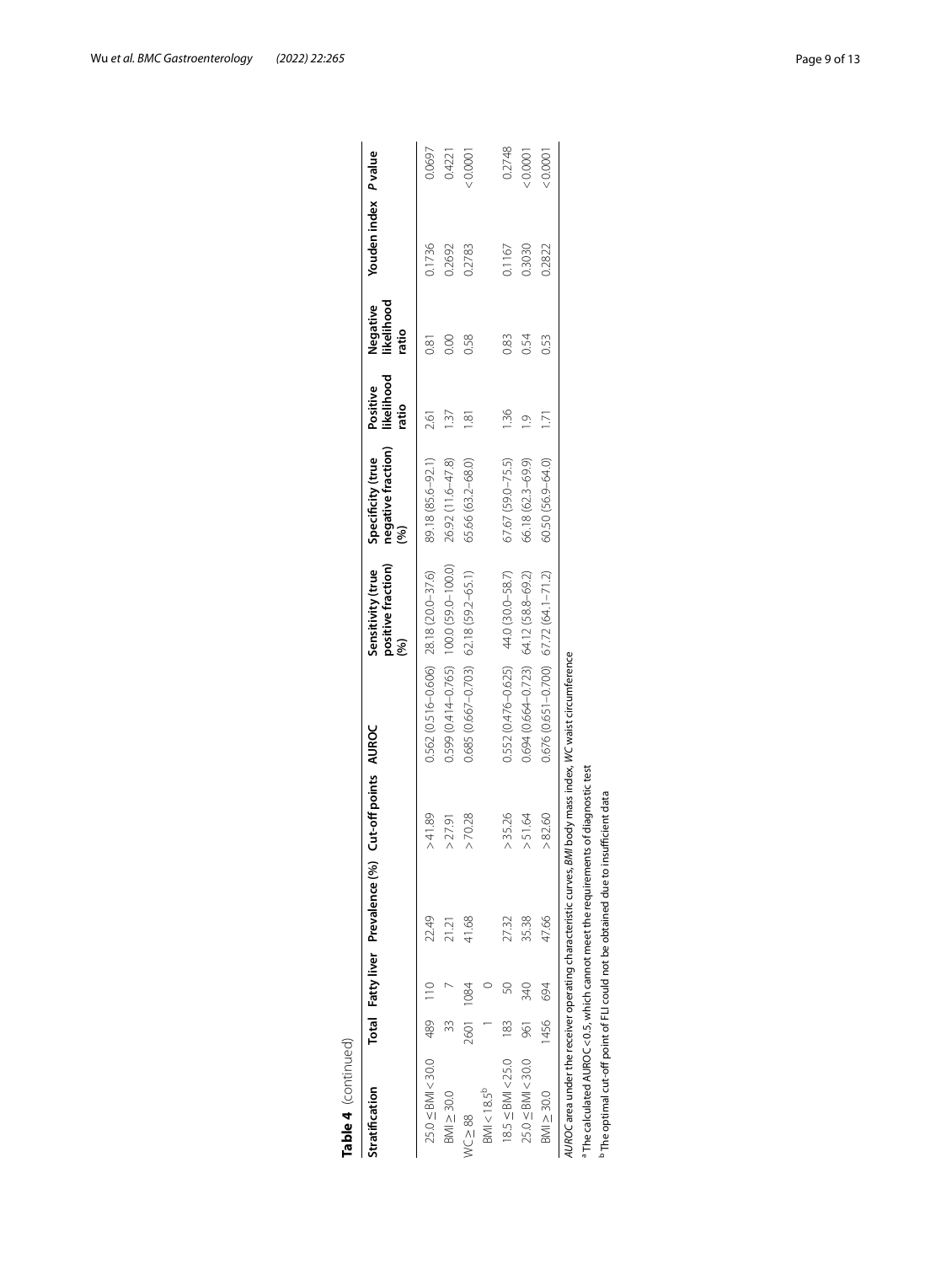| Gender   | Cut-off points | BMI < 18.5       | 18.5 < BMI < 25.0 | $25.0 <$ BMI $<$ 30.0 | BMI > 30.0                |
|----------|----------------|------------------|-------------------|-----------------------|---------------------------|
| Whole    | 45.60          | 5.1              | 20.77             | 44.73                 | 86.00                     |
| Male     | 48.57          | $\mathsf{a}$     | 23.26             | 62.09                 | 91.35                     |
| WC < 102 | 35.60          | b                | 23.26             | 45.60                 | 68.03                     |
| WC > 102 | 85.04          | $-$ <sup>a</sup> | $\equiv$ a        | 63.30                 | 91.35                     |
| Female   | 41.93          | 4.68             | 14.33             | 36.67                 | 81.83                     |
| WC < 88  | 14.29          | 4.68             | 11.58             | 23.48                 | $\mathsf{=}^{\mathsf{a}}$ |
| WC > 88  | 75.28          | a                | 30.65             | 36.67                 | 81.83                     |

<span id="page-9-0"></span>**Table 5** The cut-off points of FLI at waist circumference and BMI stratifications in NHANES 2017–2018

<sup>a</sup> The optimal cut-off point of FLI could not be obtained due to insufficient data

<sup>b</sup> The calculated AUROC < 0.5, which cannot meet the requirements of diagnostic test

more necessary to obtain specifc COPs of FLI stratifed by heterogeneous factors (age, sex, reproductive status, coexistence of diferent comorbidities, etc.) for better use in different populations. The gender-based optimal COPs of FLI for HS diagnosis proposed by Motamed et al. were  $46.9$  (sensitivity = 82.42%, specificity=76.87%) in men and 53.8 (sensitivity=82.33%, specificity=76.55%) in women  $[19]$  $[19]$ . In contrast, in the Asian population, the COPs of FLI for HS diagnosis were higher for men than for women, which is in line with the results of Dehnavi et al's study [\[27\]](#page-11-23). A Taiwan study [\[18](#page-11-15)] analyzed the ultrasonography and laboratory results of 29,797 healthy subjects. It concluded that an FLI of < 25 for males & < 10 for females could rule out and an FLI of > 35 for males & > 20 for females could rule in ultrasonographic HS, respectively. Our previous study which recruited 135,436 health check-up populations also showed signifcant diference between Chinese males and females, with COPs of 37.25 (sensitivity = 81.23, AUROC = 0.856) and 17.00 (sensitiv $ity = 85.94$ ,  $AUROC = 0.909$ , respectively. In addition to gender difference, the cut-off values of WC and BMI of males and females are also different. Therefore, our team further obtained the population-specifc COPs of FLI, at gender, WC and BMI stratifcations, for the diagnosis of HS by using the above physical examination data  $[11]$ . The results suggested that, apart from gender, BMI and WC also had a great impact on the COPs of FLI [[11\]](#page-11-10). If the stratifications mentioned above are not considered, only using the fxed COP of FLI to diagnose HS may cause missed diagnosis or misdiagnosis.

Nonetheless, the above researches about the COPs of FLI for HS diagnosis were all based on the common abdominal ultrasonography. It is generally believed that conventional ultrasound is not sensitive to mild fatty infltration, and only more than 30% of fat infltration can be accurately detected [[28–](#page-12-0)[30](#page-12-1)]. But, as technology improves, a recent meta-analysis re-evaluated the accuracy of ultrasound in diagnosing hepatic steatosis. Results showed that the overall sensitivity of ultrasonography to detect  $> 5\%$  histologically defined HS could reach 82% [[31\]](#page-12-2). Ultrasonography is a relatively subjective detecting technology and the results depend on the operator's experiences. In recent years, a new liver-specifc quantitative measurement method, CAP obtained from LUTE, has been developed for HS. CAP uses standardized (controlled) settings, thereby minimizing user infuence on the attenuation value, and it can be assessed by an operator who does not have any ultrasound imaging skills. [[32](#page-12-3)] CAP was signifcantly correlated with the percentage of steatosis [[15\]](#page-11-12) and was able to identify steatosis at early stages  $(>11%)$  [[32](#page-12-3)]. A recent study confrmed that the sensitivity of CAP in diagnosing HS was higher than conventional ultrasonography, but without statistical diference. But the diference in specifcity of CAP and ultrasonography when using only echogenicity of liver parenchyma of 29% was signifcant [[33\]](#page-12-4). Hence, the COPs of FLI based on LUTE maybe more accurate than that based on the common ultrasound in the diagnosis of HS. Dehnavi et al. [\[27](#page-11-23)] were the frst to utilize the fatty liver identifed by LUTE to obtain the COPs of FLI, and calculated the COPs of 26.2, 38.3 and 49.7, respectively, in Grades 1, 2, and 3 of HS. However, this study had a small sample size  $(n=212)$  and did not provide criteria for diagnosing HS by CAP nor did further stratifcation be performed.

To our knowledge, this is the frst study to utilize extensive sample size data of the U.S. to provide detailed COPs of FLI, at gender, WC and BMI stratifcations, for the diagnosis of HS based on the results of LUTE. According to the Hosmer and Lemeshow guidelines [[34\]](#page-12-5) for evaluating predictive abilities, Our study demonstrated that FLI had the excellent diagnostic capability to detect HS with an AUROC of 0.833 (0.822–0.844), sensitivity of 80.85% (79.3–82.3%) and specifcity of 70.50% (68.4–72.5%) in the general population. After men and women were divided into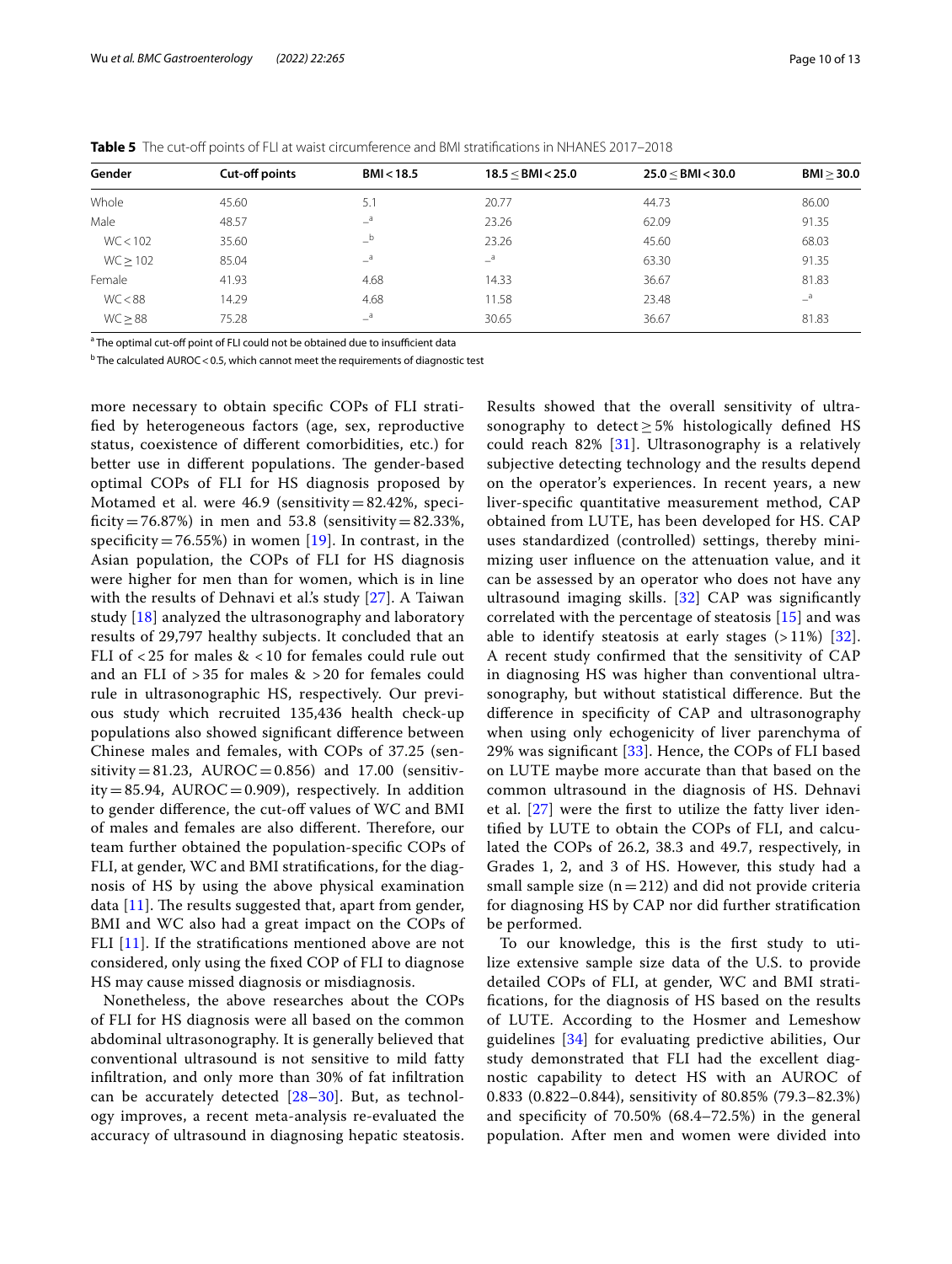| Gender   | Cut-off points                        | BMI < 18.5 | 18.5 < BMI < 25.0 | $25.0 <$ BMI $<$ 30.0 | BMI > 30.0 |
|----------|---------------------------------------|------------|-------------------|-----------------------|------------|
| Whole    | 59.54                                 | $-b$       | 23.63             | 60.84                 | 84.10      |
| Male     | 61.47                                 | $_b$       | 23.75             | 60.47                 | 87.90      |
| WC < 102 | 47.97                                 | $-b$       | 23.75             | 59.10                 | 79.25      |
| WC > 102 | 87.73                                 | $a^a$      | 54.46             | 67.07                 | 88.53      |
| Female   | 51.65                                 | $-b$       | 23.65             | 45.44                 | 82.60      |
| WC < 88  | $\overline{\phantom{a}}^{\mathsf{b}}$ | $-b$       | $-b$              | 41.89                 | 27.91      |
| WC > 88  | 70.28                                 | $\equiv$ a | 35.26             | 51.64                 | 82.60      |

<span id="page-10-1"></span>**Table 6** The cut-off points of FLI at waist circumference and BMI stratifications in NHANES III

<sup>a</sup> The optimal cut-off point of FLI could not be obtained due to insufficient data

<sup>b</sup> The calculated AUROC < 0.5, which cannot meet the requirements of diagnostic test

two groups, the AUROC could also remain above 0.8, 0.837 (0.821–0.852) in men and 0.829 (0.813–0.844) in women, respectively. Although the diagnostic power of FLI decreased with more detailed stratifcation, but was still acceptable (AUROC> 0.700). At the same time, the ultrasonography data from NHANES III (1988–1994) was also used to obtain the COPs of FLI, at gender, WC and BMI stratifications, for the diagnosis of HS. The results demonstrated that the prevalence of HS diagnosed by LUTE was much higher than that diagnosed by the common abdominal ultrasonography, and the COPs obtained by LUTE were all smaller than those obtained by the common abdominal ultrasonography in any stratifcation, which refected the higher sensitivity of LUTE in the diagnosis of HS from the side.

However, the limitation that cannot be ignored is that the two surveys were performed in diferent NHANES samples and spanned a long time. In the past 30 years, in addition to the continuous development of ultrasound detection technology, the incidence of HS has been increasing year by year [\[35](#page-12-6)–[37\]](#page-12-7), which led to the lack of comparability between the two surveys. Another limitation of our study is data processing. NHANES uses a complex, multistage, probability sampling design to select participants representing the civilian, noninstitutionalized US population. Therefore, we should have fully considered the sample weights when analyzing NHANES data to account for the complex survey design (including oversampling), survey nonresponse, and post-stratifcation. In our study, we did not perform weights analysis, and samples with missing data were directly excluded, which made the research results would not be representative of the actual United States. Even so, this study was the frst to utilize data from a large sample size cross-sectional survey in the United States to produce detailed FLI COPs with acceptable diagnostic power.

In our study, the COPs of FLI based on CAP obtained from LUTE were much more precise, with higher AUROC, sensitivity and specifcity, which suggests that the COPs of FLI for HS diagnosis based on CAP obtained from LUTE was accurate and valuable. Therefore, we recommend to apply the COPs of FLI based on CAP obtained from LUTE in epidemiological investigation and clinical practice when ultrasound is not available. It is worth noting that our study demonstrated the COPs of FLI for the diagnosis of HS varied with diferent genders, WC and BMI, and so, these factors should be considered when using FLI to diagnose HS. Otherwise, a large number of patients may be missed or misdiagnosed, resulting in a considerable disease burden or waste of medical resources. In this study, relatively accurate and detailed diagnostic COPs of FLI were obtained to apply FLI to clinical practice better. Certainly, further studies are warranted to explore more accurate FLI COPs or other blood biomarkers to diagnose HS.

In conclusion, the present study provided more accurate COPs of FLI based on CAP obtained from LUTE for the diagnosis of HS, and demonstrated that FLI, as a noninvasive, convenient and inexpensive index, has an acceptable ability to predict the occurrence of HS.

#### **Abbreviations**

ALT: Alanine aminotransferase; ALB: Albumin; AST: Aspartate aminotransferase; AUROC: Area under the receiver operating characteristic curve; BMI: Body mass index; CAP: Controlled attenuation parameter; COP: Cut-off point; FL: Fatty liver index; GGT: Gamma-glutamyl transferase; HC: Hip circumference; HDLC: High density lipoprotein cholesterol; HS: Hepatic steatosis; LUTE: Liver ultrasound transient elastography; MAFLD: Metabolic dysfunction-associated fatty liver disease; NAFLD: Non-alcoholic fatty liver disease; NHANES: National Health and Nutrition Examination Survey; TG: Triglycerides; WC: Waist circumference.

#### **Supplementary Information**

The online version contains supplementary material available at [https://doi.](https://doi.org/10.1186/s12876-022-02303-z) [org/10.1186/s12876-022-02303-z.](https://doi.org/10.1186/s12876-022-02303-z)

<span id="page-10-0"></span>**Additional fle 1.** Data Screening Flowchart.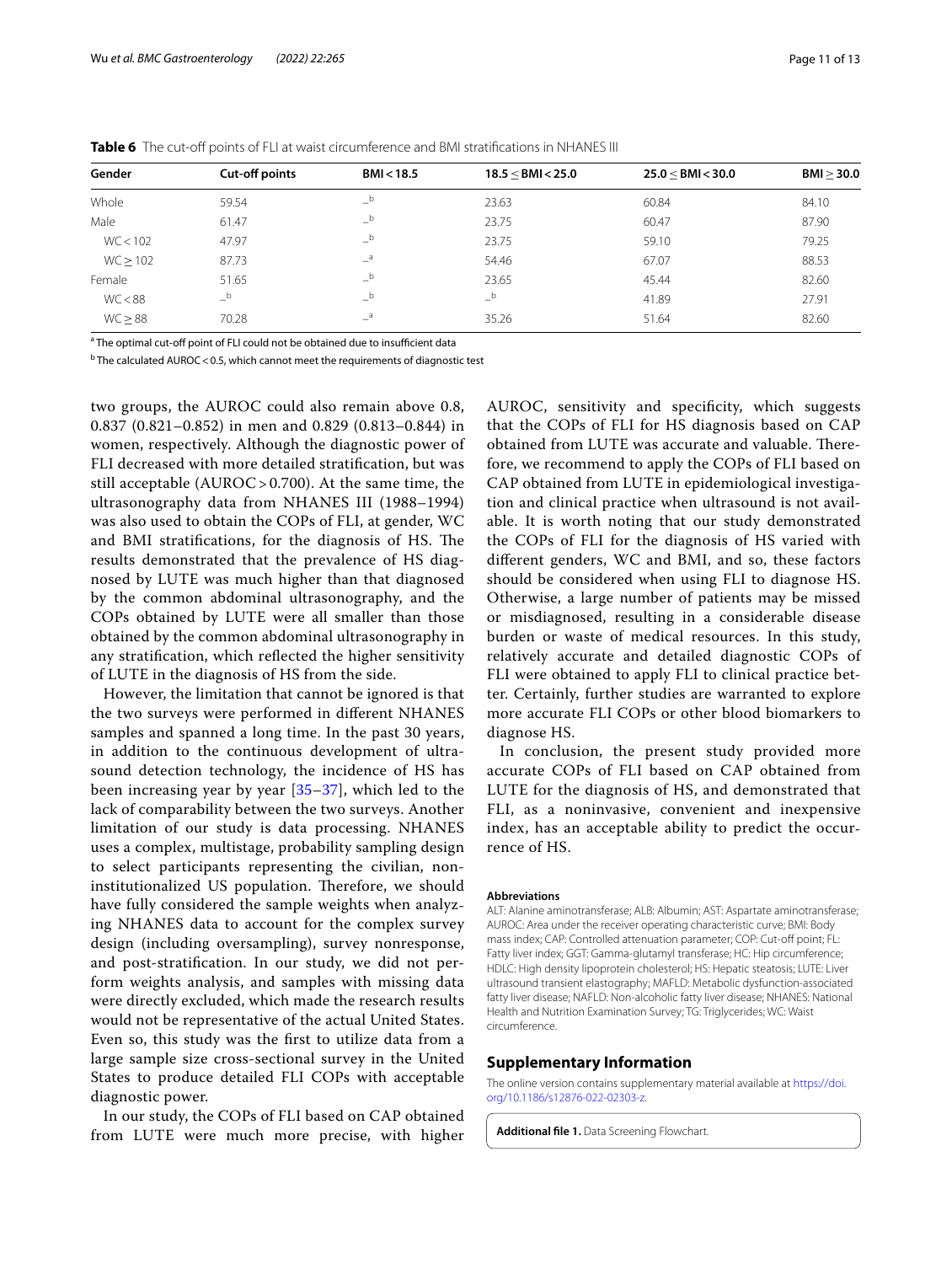#### **Acknowledgements**

Not applicable.

#### **Author contributions**

All authors contributed to the study conception and design. Material preparation and data collection were performed by JW, RS, HL, YC. Statistical analysis was performed by JW, HL, RS and ZX. The frst draft of the manuscript was written by JW, ST, SL and all authors commented on previous versions of the manuscript. XL, JX, JS, CM, JF, ZL, ZJ, ZZ and KW revised the manuscript. LK directed the concept and design of the study and revised the manuscript. All authors read and approved the fnal manuscript.

#### **Funding**

All authors declare that there is no fnancial support for the conduct of the research and/or preparation of the article.

#### **Availability of data and materials**

All original data can be obtained from [https://www.cdc.gov/nchs/nhanes/](https://www.cdc.gov/nchs/nhanes/index.htm) [index.htm](https://www.cdc.gov/nchs/nhanes/index.htm), and the results of the data analysis have been presented in the submitted article.

## **Declarations**

### **Ethics approval and consent to participate**

The data used in this study were from the National Health and Nutrition Examination Survey, which did not involve personal information on participants. And, the research methods and procedures were implemented in accordance with the Declaration of Helsinki. Therefore, the Ethics Review Committee of the First Affiliated Hospital of Chongqing Medical University approved the exemption from ethical review and informed consent to participate.

#### **Consent for publication**

Not applicable.

#### **Competing interests**

All authors declare that there is no actual or potential competing of interests.

#### **Author details**

<sup>1</sup> Department of Endocrine and Breast Surgery, The First Affiliated Hospital of Chongqing Medical University, Chongqing 400016, China. <sup>2</sup> Department of Thyroid and Breast Surgery, Afliated Hospital of North Sichuan Medical Col‑ lege, Nanchong 637000, Sichuan, China.

#### Received: 18 January 2022 Accepted: 22 April 2022 Published online: 27 May 2022

#### **References**

- <span id="page-11-0"></span>1. Simon TG, Roelstraete B, Khalili H, Hagström H, Ludvigsson JF. Mortality in biopsy-confirmed nonalcoholic fatty liver disease: results from a nationwide cohort. Gut. 2021;70(7):1375–82.
- <span id="page-11-1"></span>2. Eslam M, Newsome PN, Sarin SK, Anstee QM, Targher G, Romero-Gomez M, Zelber-Sagi S, Wai-Sun Wong V, Dufour JF, Schattenberg JM, et al. A new defnition for metabolic dysfunction-associated fatty liver disease: an international expert consensus statement. J Hepatol. 2020;73(1):202–9.
- <span id="page-11-2"></span>3. Bedogni G, Bellentani S, Miglioli L, Masutti F, Passalacqua M, Castiglione A, Tiribelli C. The Fatty Liver Index: a simple and accurate predictor of hepatic steatosis in the general population. BMC Gastroenterol. 2006;6:33.
- <span id="page-11-3"></span>4. Leone A, Battezzati A, Bedogni G, Vignati L, Vanzulli A, De Amicis R, Foppiani A, Bertoli S. Sex- and Age-related diferences in the contribution of ultrasound-measured visceral and subcutaneous abdominal fat to fatty liver index in overweight and obese Caucasian adults. Nutrients. 2019;11(12):3008.
- <span id="page-11-4"></span>5. Lonardo ABS, Bedogni G, Bellentani S, Tiribelli C. The Fatty Liver Index (FLI) 15 years later: a reappraisal. Metab Target Organ Damage. 2021;1:10.
- <span id="page-11-5"></span>6. Kim HJ, Lim CW, Lee JH, Park HB, Suh Y, Cho YH, Choi TY, Hwang ES, Cho DK. Gender-based diferences in the relationship between fatty liver disease and atherosclerosis. Cardiovasc J Afr. 2016;27(5):281–6.
- <span id="page-11-6"></span>7. Vernon G, Baranova A, Younossi ZM. Systematic review: the epidemiology and natural history of non-alcoholic fatty liver disease and non-alcoholic steatohepatitis in adults. Aliment Pharmacol Ther. 2011;34(3):274–85.
- <span id="page-11-7"></span>8. de Alwis NM, Day CP. Non-alcoholic fatty liver disease: the mist gradually clears. J Hepatol. 2008;48(Suppl 1):S104-112.
- <span id="page-11-8"></span>9. Yang JD, Abdelmalek MF, Pang H, Guy CD, Smith AD, Diehl AM, Suzuki A. Gender and menopause impact severity of fbrosis among patients with nonalcoholic steatohepatitis. Hepatology. 2014;59(4):1406–14.
- <span id="page-11-9"></span>10. Xu Z, Li H, Tian S, Wu J, Li X, Liu ZL, Li S, Chen YL, Xiao J, Wei JY, et al. Blood biomarkers for the diagnosis of hepatic steatosis in metabolic dysfunction-associated fatty liver disease. J Hepatol. 2020;73(5):1264–5.
- <span id="page-11-10"></span>11. Wu J, Li H, Xu Z, Ran L, Kong L-Q. Population-specifc cut-of points of fatty liver index for the diagnosis of hepatic steatosis. J Hepatol. 2021;75(3):726–8.
- <span id="page-11-11"></span>12. Wong GL-H, Wong VW-S. Fat and fber: how the controlled attenuation parameter complements noninvasive assessment of liver fbrosis. Dig Dis Sci. 2015;60(1):9–12.
- 13. Sasso M, Miette V, Sandrin L, Beaugrand M. The controlled attenuation parameter (CAP): a novel tool for the non-invasive evaluation of steatosis using Fibroscan. Clin Res Hepatol Gastroenterol. 2012;36(1):13–20.
- 14. de Lédinghen V, Vergniol J, Foucher J, Merrouche W, le Bail B. Non-invasive diagnosis of liver steatosis using controlled attenuation parameter (CAP) and transient elastography. Liver Int Off J Int Assoc Study Liver. 2012;32(6):911–8.
- <span id="page-11-12"></span>15. Myers RP, Pollett A, Kirsch R, Pomier-Layrargues G, Beaton M, Levstik M, Duarte-Rojo A, Wong D, Crotty P, Elkashab M. Controlled Attenuation Parameter (CAP): a noninvasive method for the detection of hepatic steatosis based on transient elastography. Liver Int. 2012;32(6):902–10.
- <span id="page-11-13"></span>16. Wallace TM, Levy JC, Matthews DR. Use and abuse of HOMA modeling. Diabetes Care. 2004;27(6):1487–95.
- <span id="page-11-14"></span>17. Karlas T, Petroff D, Sasso M, Fan JG, Mi YQ, de Ledinghen V, Kumar M, Lupsor-Platon M, Han KH, Cardoso AC, et al. Individual patient data meta-analysis of controlled attenuation parameter (CAP) technology for assessing steatosis. J Hepatol. 2017;66(5):1022–30.
- <span id="page-11-15"></span>18. Yang B-L, Wu W-C, Fang K-C, Wang Y-C, Huo T-I, Huang Y-H, Yang H-I, Su C-W, Lin H-C, Lee F-Y, et al. External validation of fatty liver index for identifying ultrasonographic fatty liver in a large-scale cross-sectional study in Taiwan. PLoS ONE. 2015;10(3):e0120443.
- <span id="page-11-22"></span>19. Motamed N, Sohrabi M, Ajdarkosh H, Hemmasi G, Maadi M, Sayeedian FS, Pirzad R, Abedi K, Aghapour S, Fallahnezhad M, et al. Fatty liver index vs waist circumference for predicting non-alcoholic fatty liver disease. World J Gastroenterol. 2016;22(10):3023–30.
- <span id="page-11-16"></span>20. Koehler EM, Schouten JNL, Hansen BE, Hofman A, Stricker BH, Janssen HLA. External validation of the fatty liver index for identifying nonalcoholic fatty liver disease in a population-based study. Clin Gastroenterol Hepatol Off Clin Pract J Am Gastroenterol Assoc. 2013;11(9):1201-4.
- <span id="page-11-17"></span>21. Olubamwo OO, Virtanen JK, Pihlajamaki J, Mantyselka P, Tuomainen T-P. Fatty liver index as a predictor of increased risk of cardiometabolic disease: fnding from the Kuopio Ischaemic Heart Disease Risk Factor Study Cohort. BMJ Open. 2019;9(9):e031420.
- 22. Gastaldelli A, Kozakova M, Højlund K, Flyvbjerg A, Favuzzi A, Mitrakou A, Balkau B. Fatty liver is associated with insulin resistance, risk of coronary heart disease, and early atherosclerosis in a large European population. Hepatology (Baltimore, MD). 2009;49(5):1537–44.
- <span id="page-11-18"></span>23. Khang AR, Lee HW, Yi D, Kang YH, Son SM. The fatty liver index, a simple and useful predictor of metabolic syndrome: analysis of the Korea National Health and Nutrition Examination Survey 2010–2011. Diabetes Metab Syndr Obes. 2019;12:181–90.
- <span id="page-11-19"></span>24. Huang X, Xu M, Chen Y, Peng K, Huang Y, Wang P, Ding L, Lin L, Xu Y, Chen Y, et al. Validation of the fatty liver index for nonalcoholic fatty liver disease in middle-aged and elderly Chinese. Medicine (Baltimore). 2015;94(40):e1682.
- <span id="page-11-20"></span>25. Arrese M, Arab JP, Barrera F, Kaufmann B, Valenti L, Feldstein AE. Insights into nonalcoholic fatty-liver disease heterogeneity. Semin Liver Dis. 2021;41(4):421–34.
- <span id="page-11-21"></span>26. Eslam M, Sanyal AJ, George J. MAFLD: a consensus-driven proposed nomenclature for metabolic associated fatty liver disease. Gastroenterology. 2020;158(7):1999-2014.e1991.
- <span id="page-11-23"></span>27. Dehnavi Z, Razmpour F, Belghaisi Naseri M, Nematy M, Alamdaran SA, Vatanparast HA, Azimi Nezhad M, Abbasi B, Ganji A. Fatty Liver Index